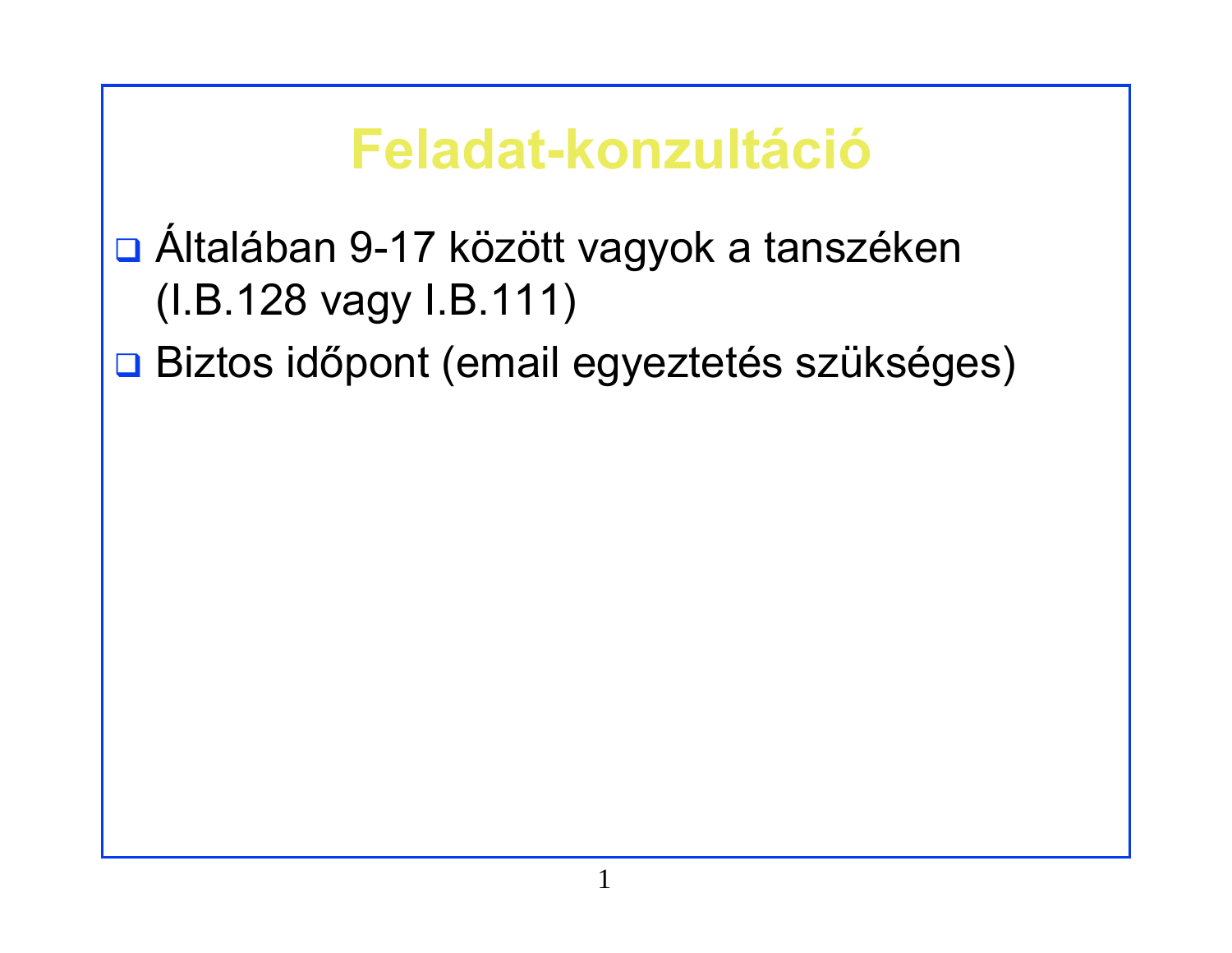# **Forgalomirányítás (routing) alapjai**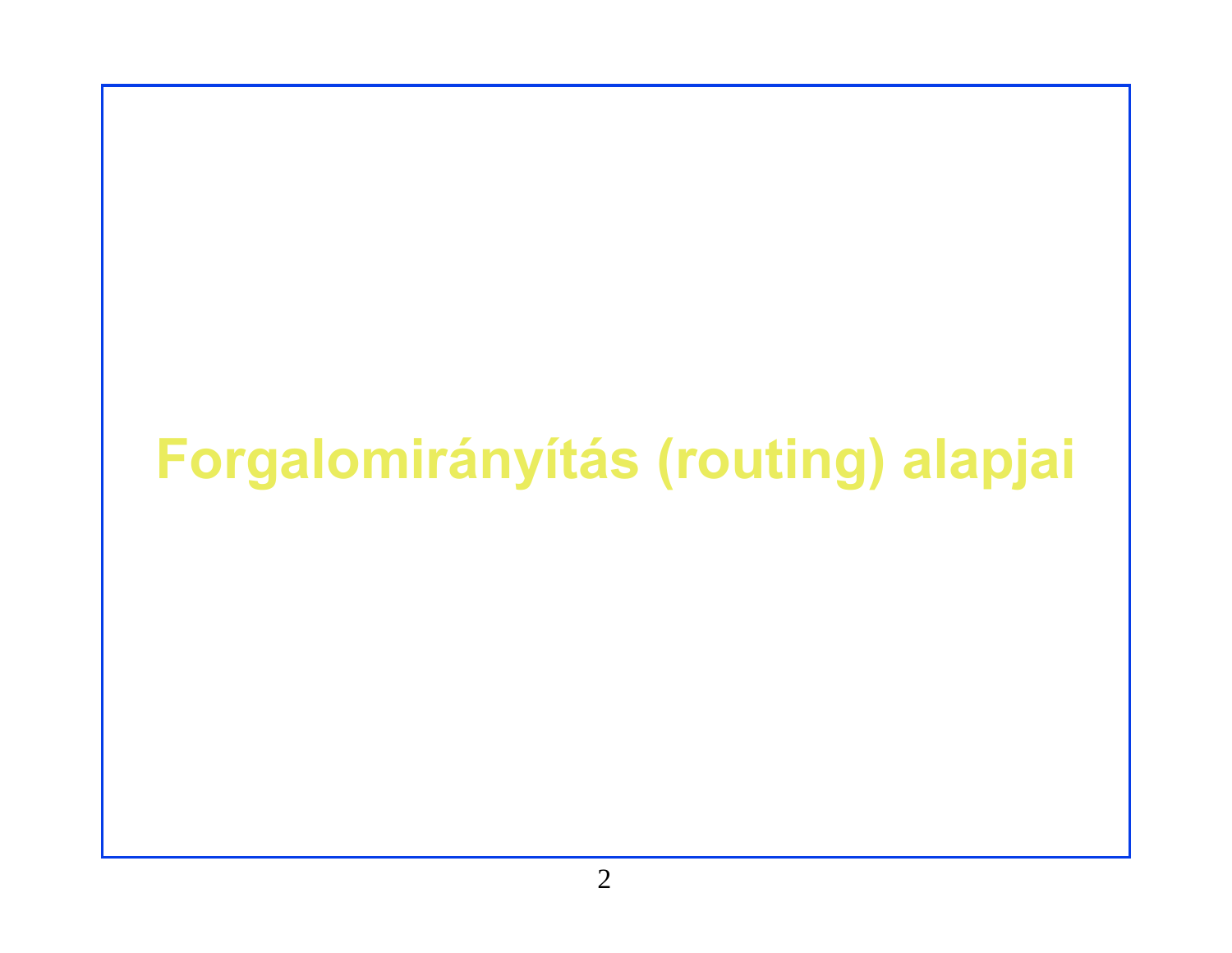### *Téma*

#### **Routing vs Forwarding**

**Forwarding table vs Forwarding in simple topologies**

- **Q** Routers vs Bridges:
- **□ Routing Problem**
- $\Box$ Telephony vs Internet Routing
- **□ Source-based vs Fully distributed Routing**
- Distance vector vs Link state routing
- □ Addressing and Routing: Scalability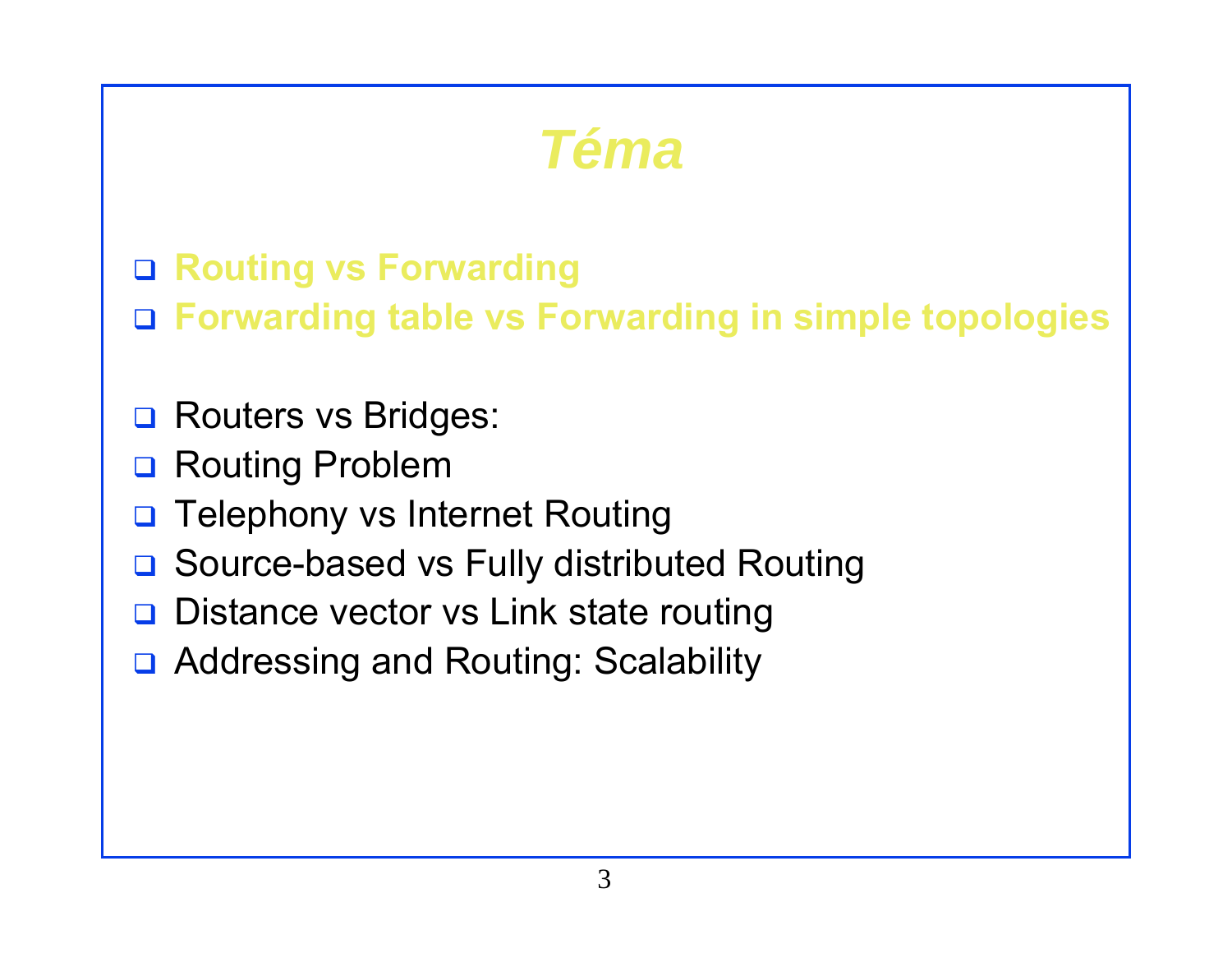### **Internet útvonalirányítás**

- $\Box$  Internet egyik lényeges komponense
	- **□ Routerek irányítják a forgalmat**
	- $\Box$ Szolgáltatók szabályozhatják a forgalmat a hálózatának linkein
	- □ Üzleti kapcsolatok kialakítása: tranzit (előfizetéses) és peering

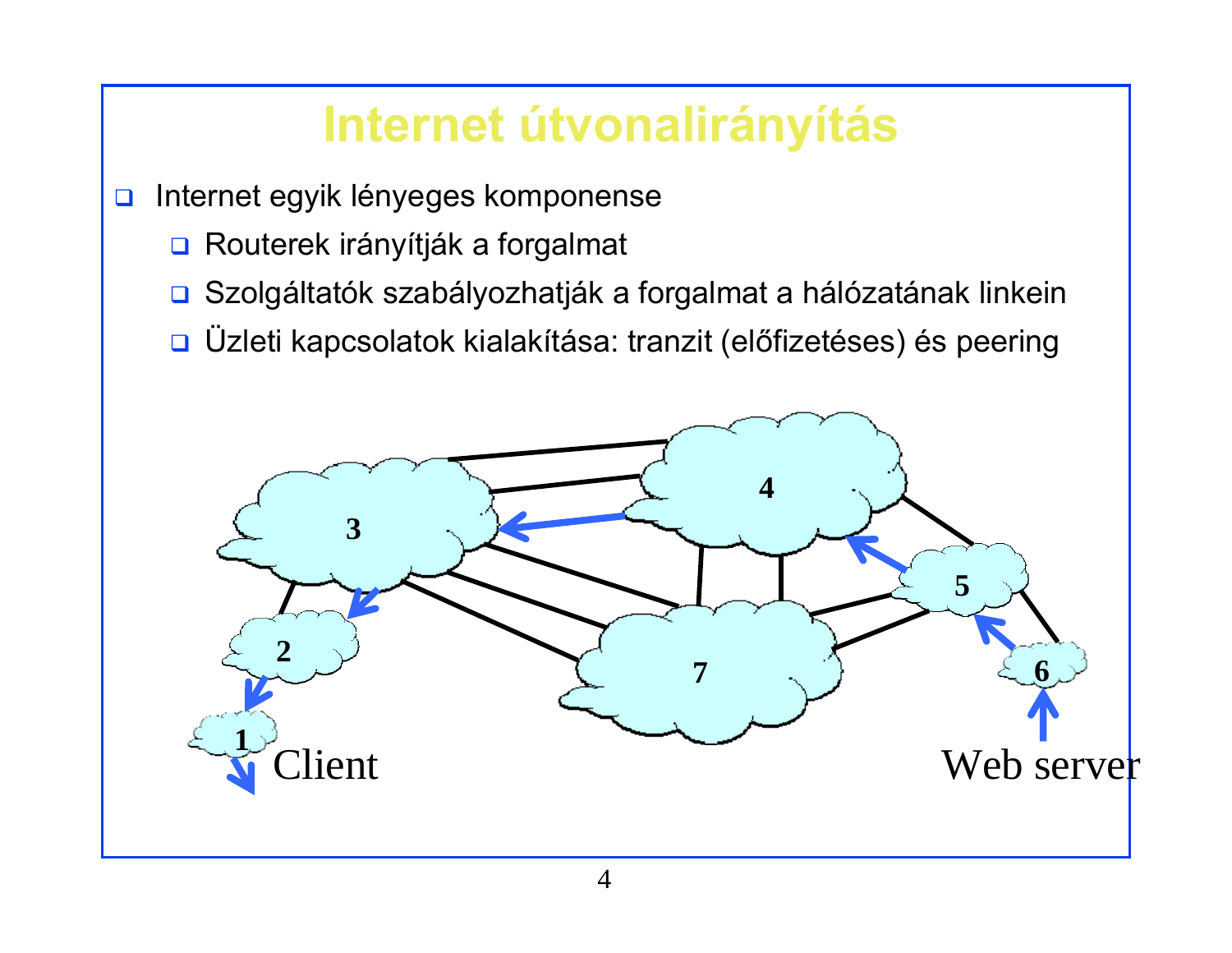### **Kerülő útas (indirection) forgalmi irányítás**

- Kerülő útvonal a routerek sorozata
	- *Elosztott*
- □ FIB (Forwarding table): lokális feltérképezés (mapping)
- $\Box$  Globális állapot (distance vectors, link state) feldolgozása a hasznos lokális feltérképezéshez (table entries)
- **D** Felmerült problémák
	- **Konzistencia**: út (series of indirections) vezessen az adott célállomáshoz!
	- $\Box$ **Teljesség (Completeness)**: legyen út az összes célállomáshoz
	- $\Box$  **Efficiency/Performance:**
		- **□ Az e2e (end to end) út hatékonysága, az e2e út kapcsolata a** QoS nyújtásához és a hálózat erőforrásához (data plane),
		- **□ Címek összegzése (control plane)**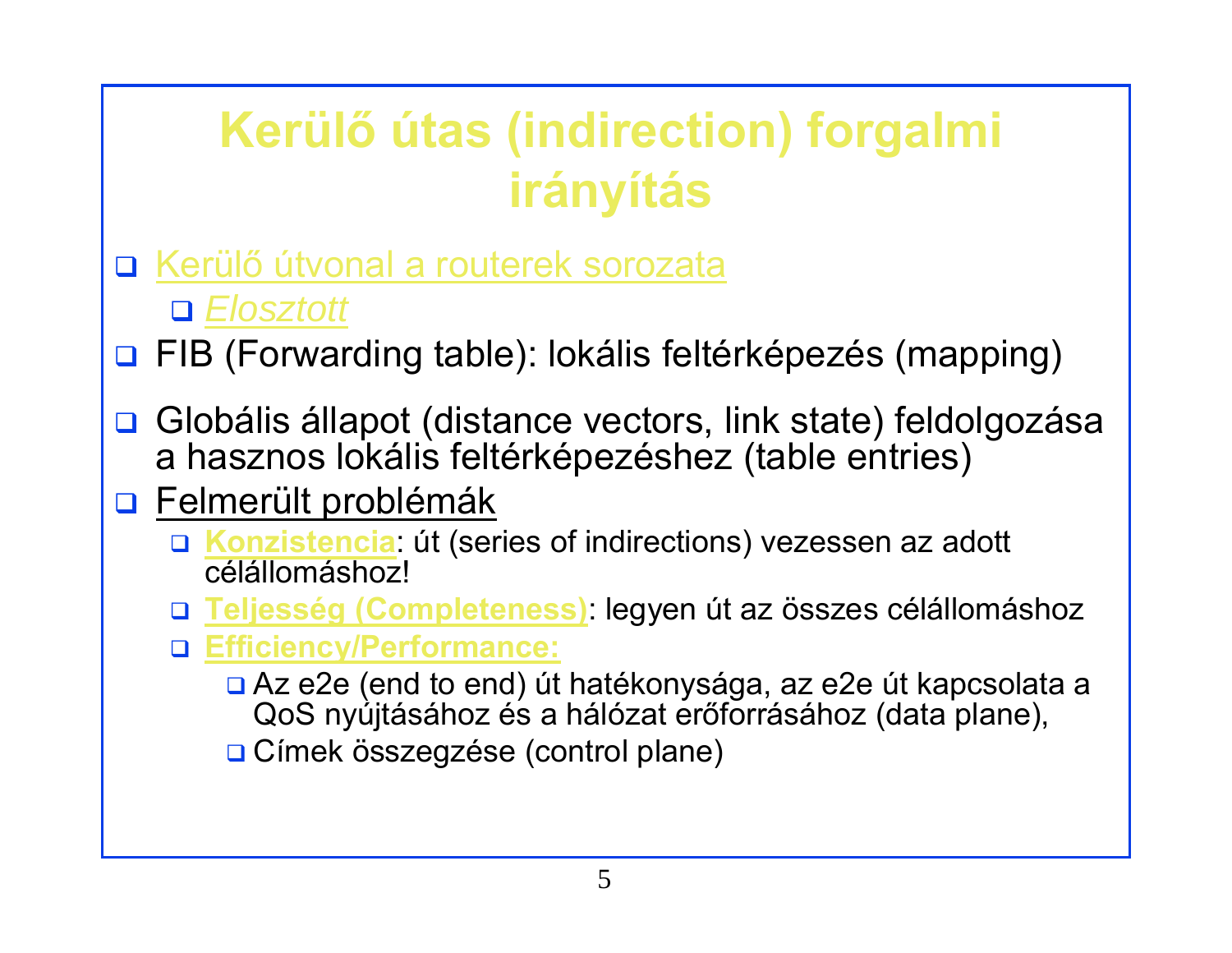## *Routing* **vs.** *Forwarding*

- □ Forwarding: select an output port based on destination address and routing table
	- □ Data-plane function: *using* the indirection (in tables)
	- Often implemented in hardware

Routing: process by which routing table is *built..*

- ... so that the series of local forwarding decisions takes the packet to the destination with high probability, and …(reachability condition)
- **□** ... the path chosen/resources consumed by the packet is *efficient* in some sense... (optimality and filtering condition)
- Control-plane function: *setting* up indirections
- **Implemented in software**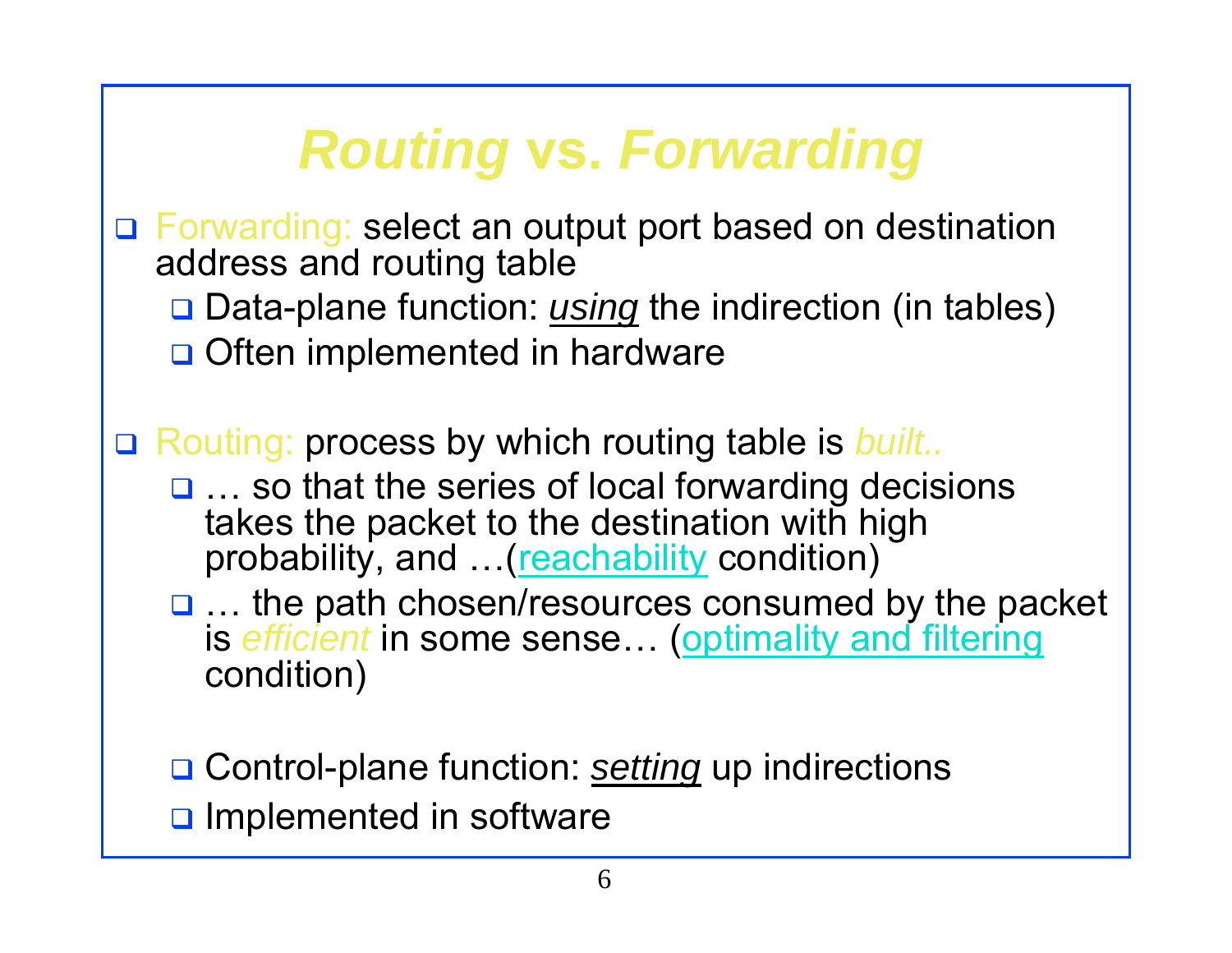### **Forwarding Table**

### □ Can display forwarding table using "netstat -rn" □ Sometimes called "routing table"

| <b>Destination</b> | <b>Gateway</b> | <b>Flags</b> | <b>Ref</b> | <b>Use Interface</b> |                 |
|--------------------|----------------|--------------|------------|----------------------|-----------------|
|                    |                |              |            |                      |                 |
| 127.0.0.1          | 127.0.0.1      | UH           | $\bigcup$  | 26492                | lo0             |
| 192.168.2.         | 192.168.2.5    | $\Box$       |            | 13                   | fa0             |
| 193.55.114.        | 193.55.114.6   | $\Box$       | 3          | 58503                | le <sub>0</sub> |
| 192.168.3.         | 192.168.3.5    | $\Box$       |            | 25                   | qaa0            |
| 224.0.0.0          | 193.55.114.6   |              | 3          | $\bigoplus$          | le <sub>0</sub> |
| default            | 193.55.114.129 | UG           |            | 143454               |                 |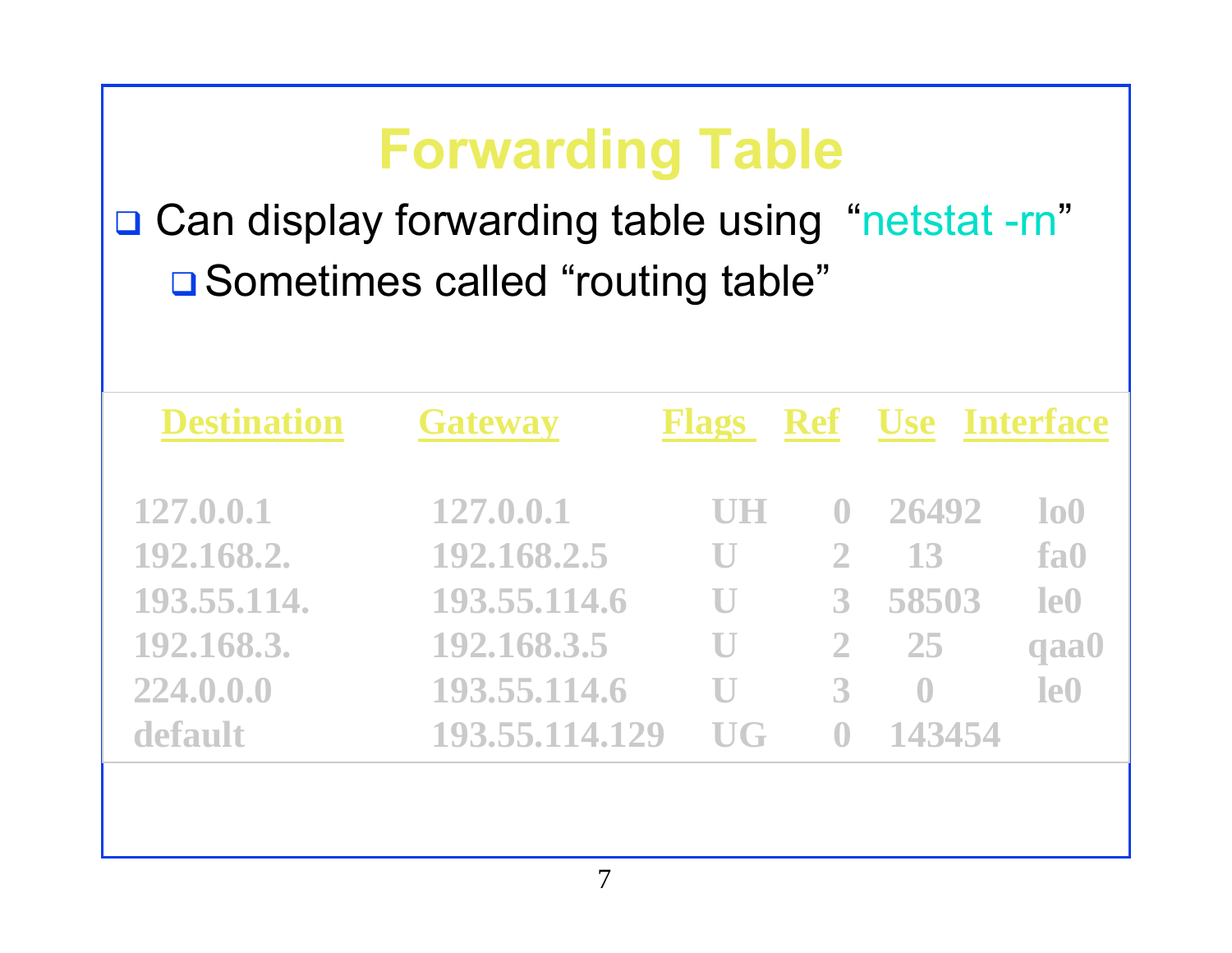### **Forwarding Table** *Structure*

- Fields: *destination, gateway, flags, ...*
- *Destination*: can be a host address or a network address. If the 'H' flag is set, it is the host address.
- □ **Gateway:** router/next hop IP address. The 'G' flag says whether the destination is directly or indirectly connected.
- **□** U flag: Is route up ?
- $\Box$ G flag: router (indirect vs direct)
- $\Box$ H flag: host (dest field: host or n/w address?)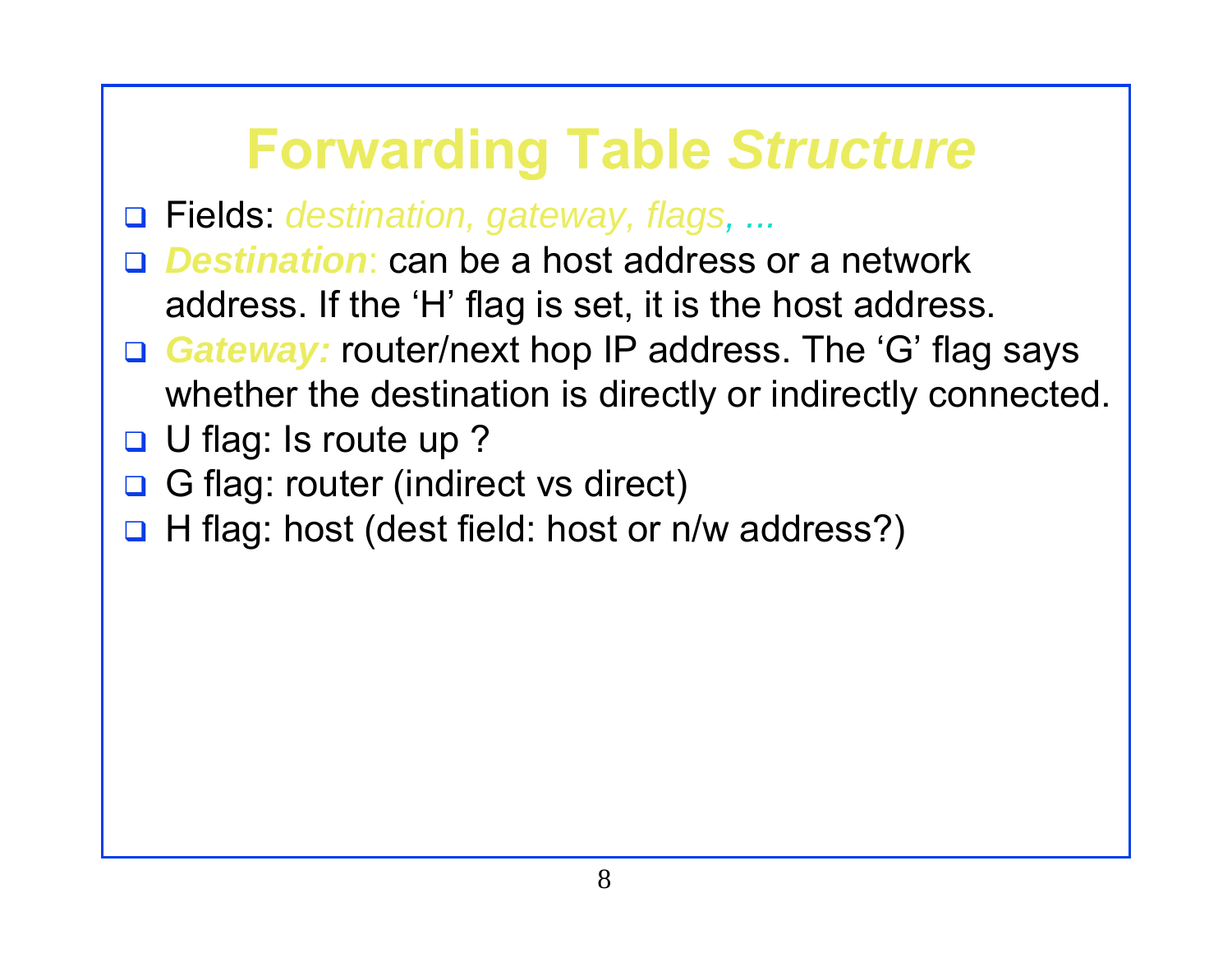### **Where do Forwarding Tables Come From?**

**Q** Routers have forwarding tables

- **□** Map prefix to outgoing link(s)
- **Q** Entries can be statically configured
	- E.g., "map 12.34.158.0/24 to Serial0/0.1"
- But, this *doesn't adapt*
	- **□** To failures
	- **O**To new equipment
	- **O** To the need to balance load

**n** 

**□ That is where routing protocols come in...**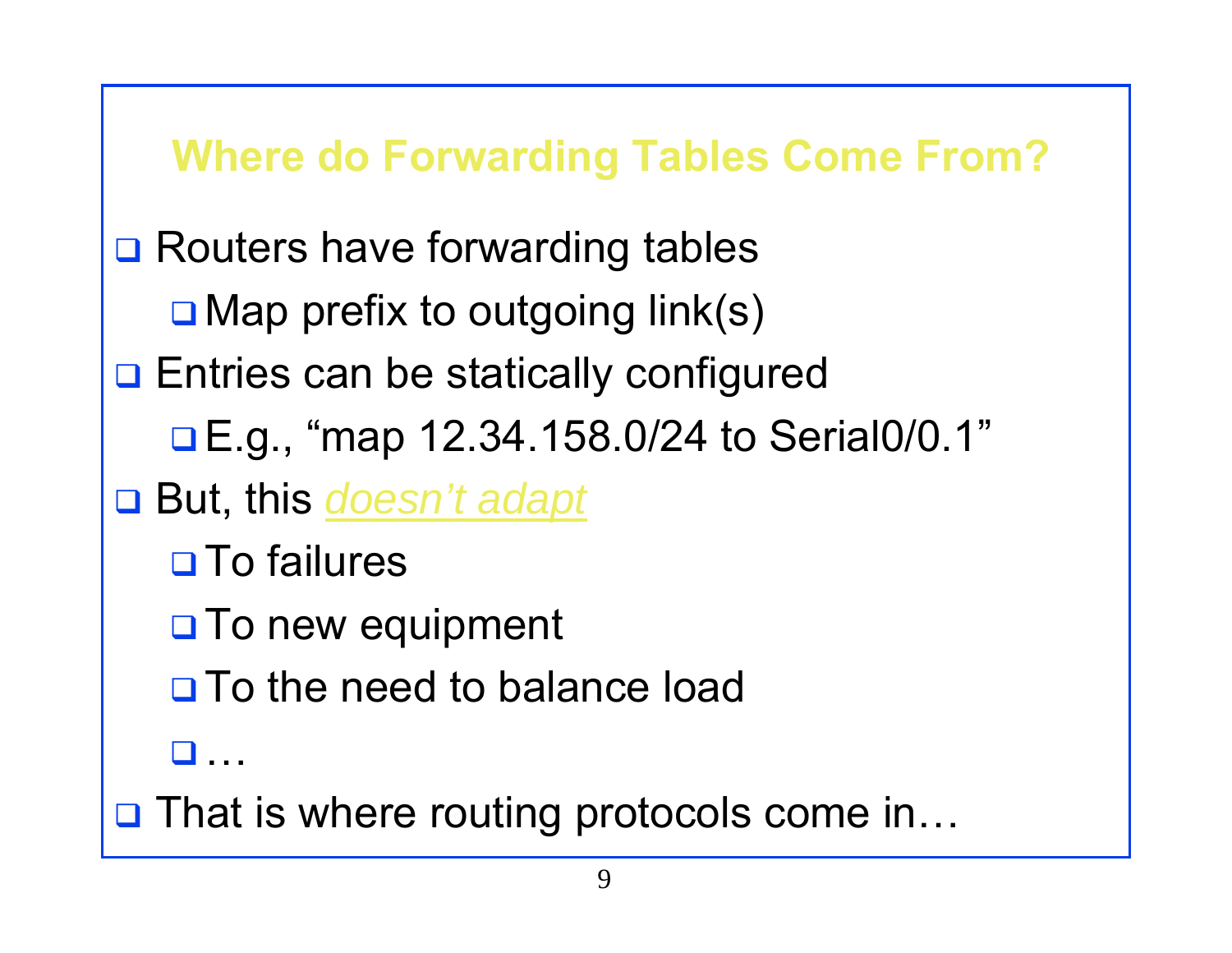

10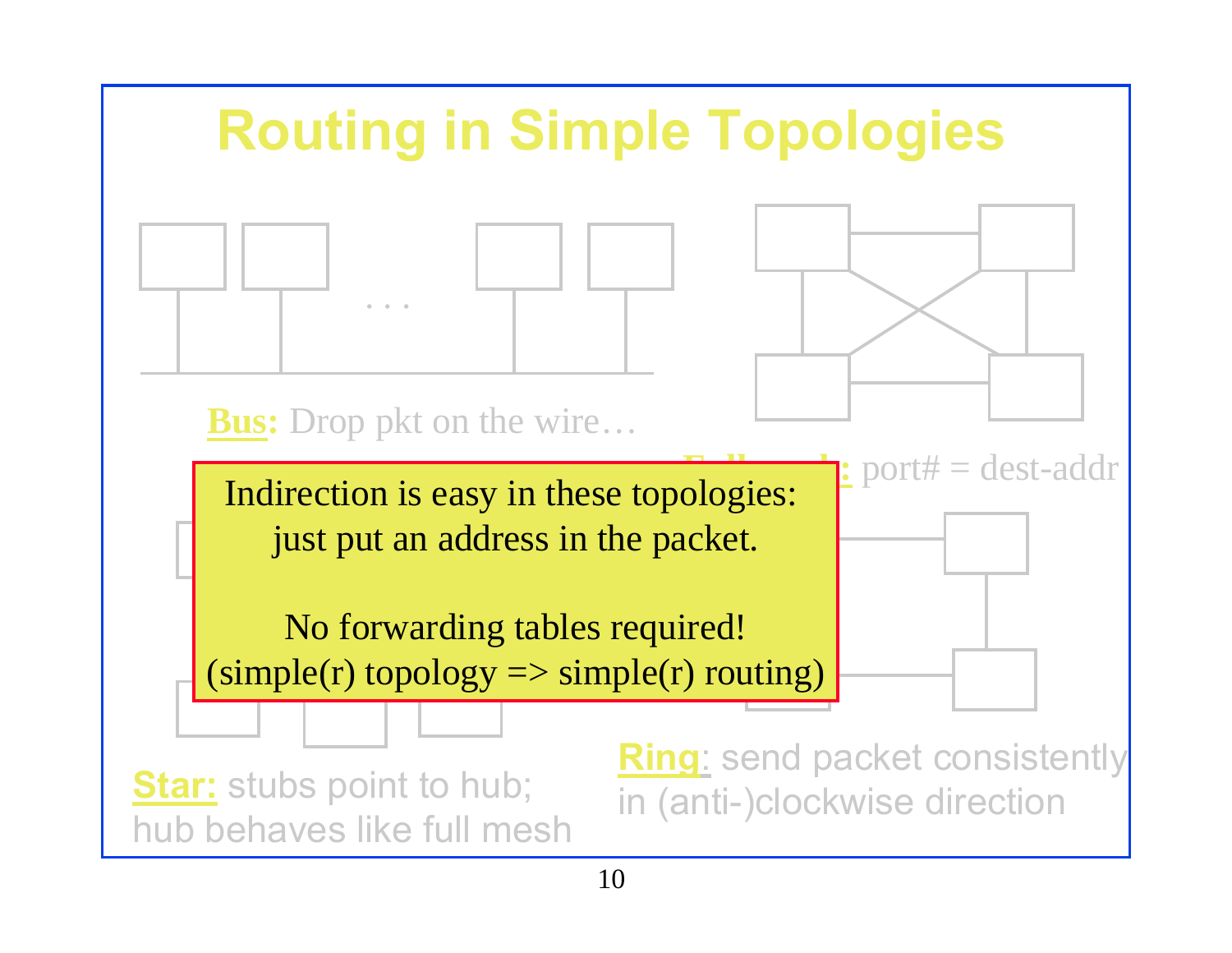### **Hub-and-Spoke Topology**

#### $\Box$ Single hub node

- **□ Common in enterprise networks**
- **D** Main location and satellite sites
- **□ Simple design and trivial routing**

#### □ Problems

- **□** Single point of failure
- **Q** Bandwidth limitations
- **Q** High delay between sites
- **Q** Costs to backhaul to hub

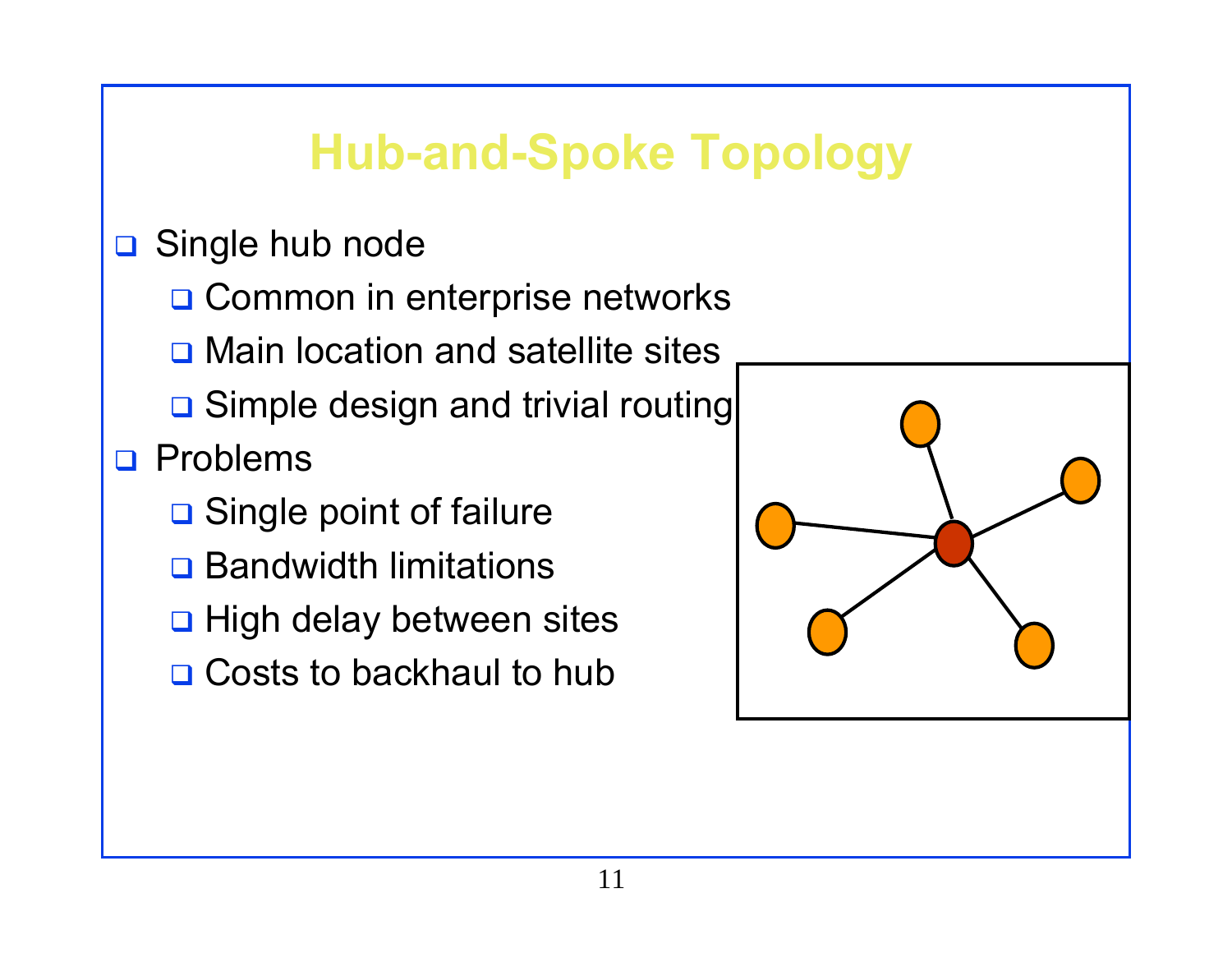### **Simple Alternatives to Hub-and-Spoke**

- $\Box$  Dual hub-and-spoke
	- **Q** Higher reliability
	- **□** Higher cost
	- Good building block

- **Q** Levels of hierarchy
	- **Reduce backhaul cost**
	- **Q** Aggregate the bandwidth
	- **O** Shorter site-to-site delay

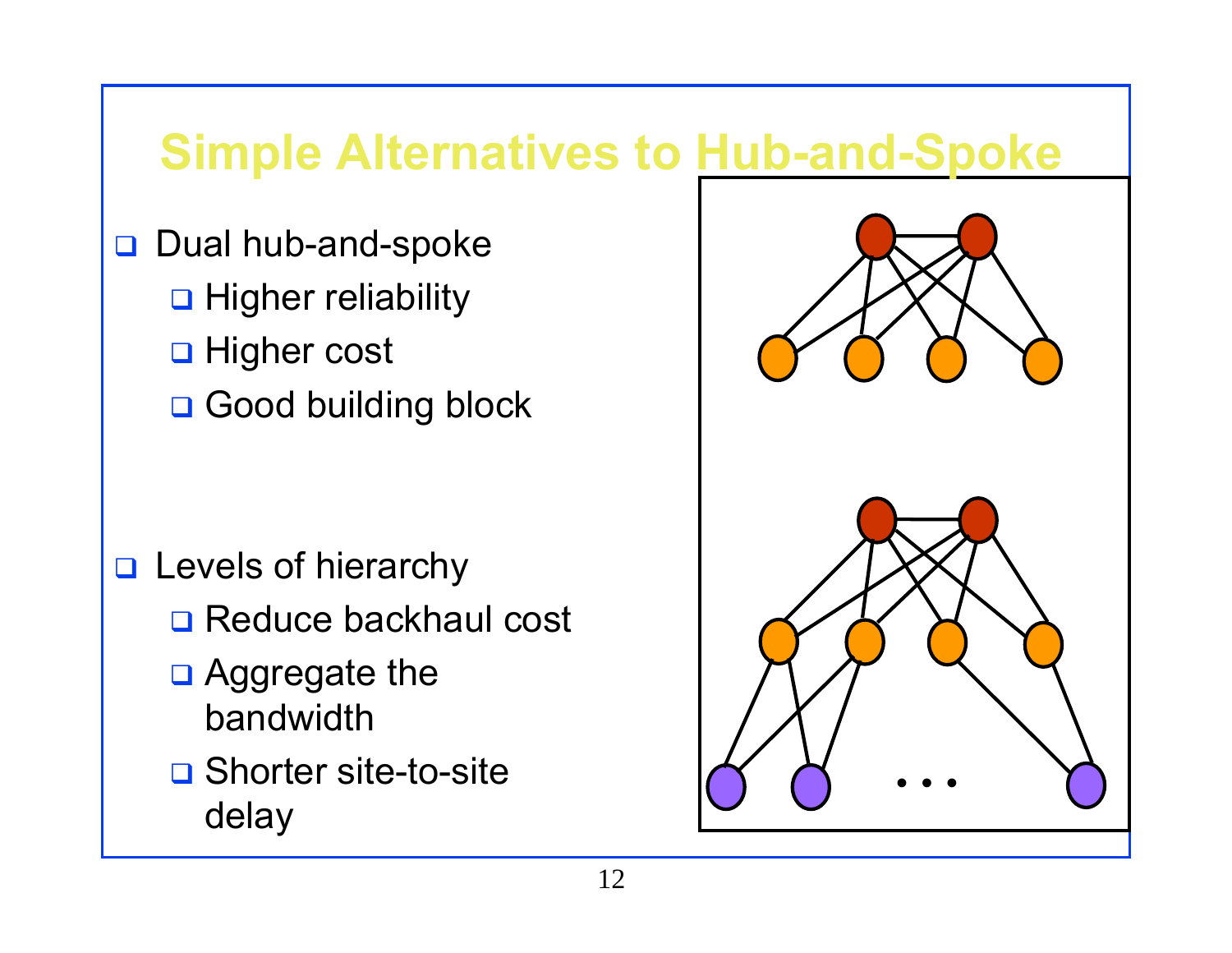### **Need for Complex Topology in Backbone Networks**

- $\Box$  Backbone networks
	- □ Multiple Points-of-Presence (PoPs)
	- **Q** Lots of communication between PoPs
	- **O** Need to accommodate diverse traffic demands
	- □ Need to limit propagation delay
	- **Q** Cost constraints

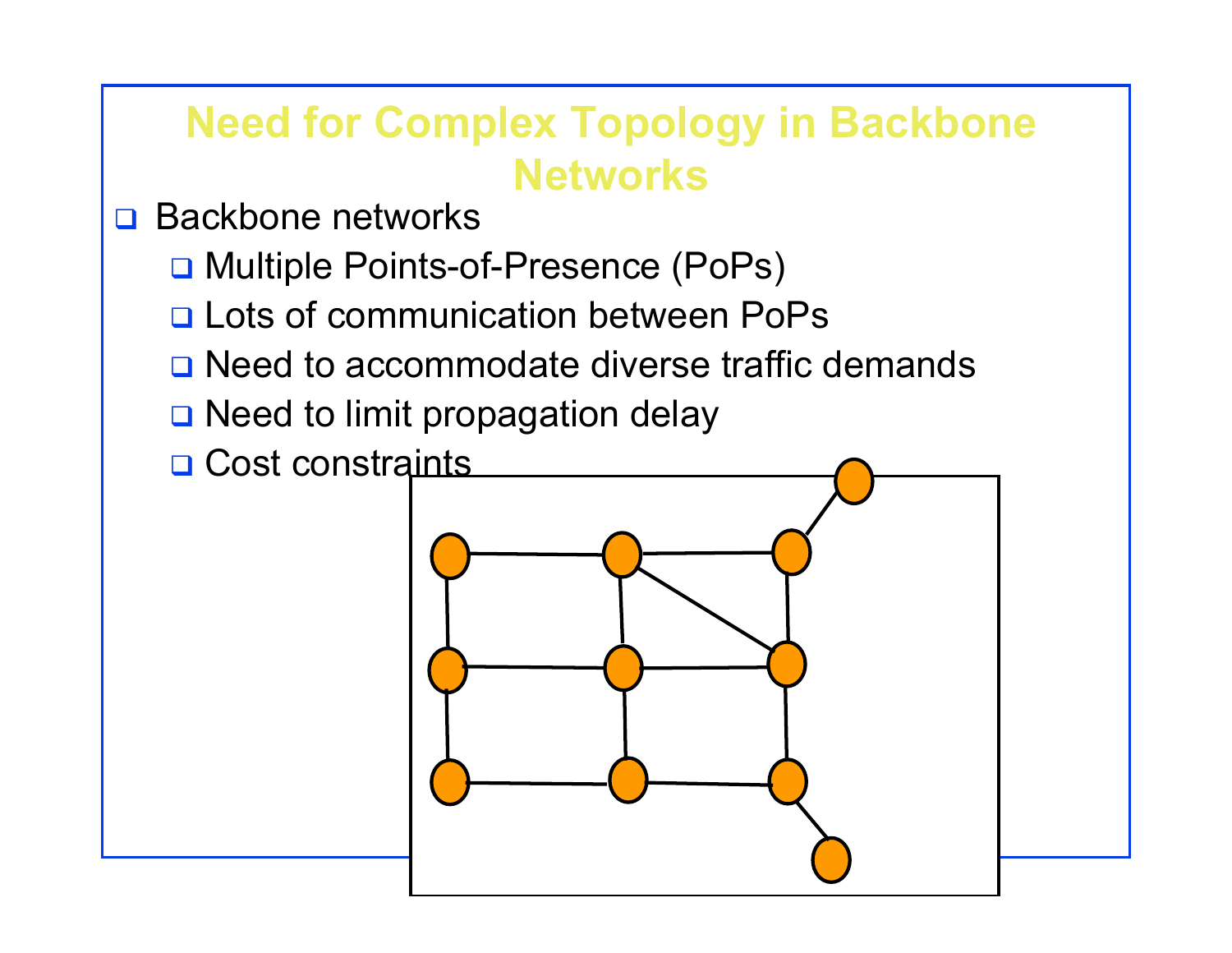### **Points-of-Presence (PoPs): Topologies**

#### Inter-PoP links

- **Q** Long distances
- **□ High bandwidth**
- Intra-PoP links
	- **O** Short cables between racks or floors
	- □ Aggregated bandwidth
- **<u>n</u>** Links to other networks
	- **□** Wide range of media and bandwidth

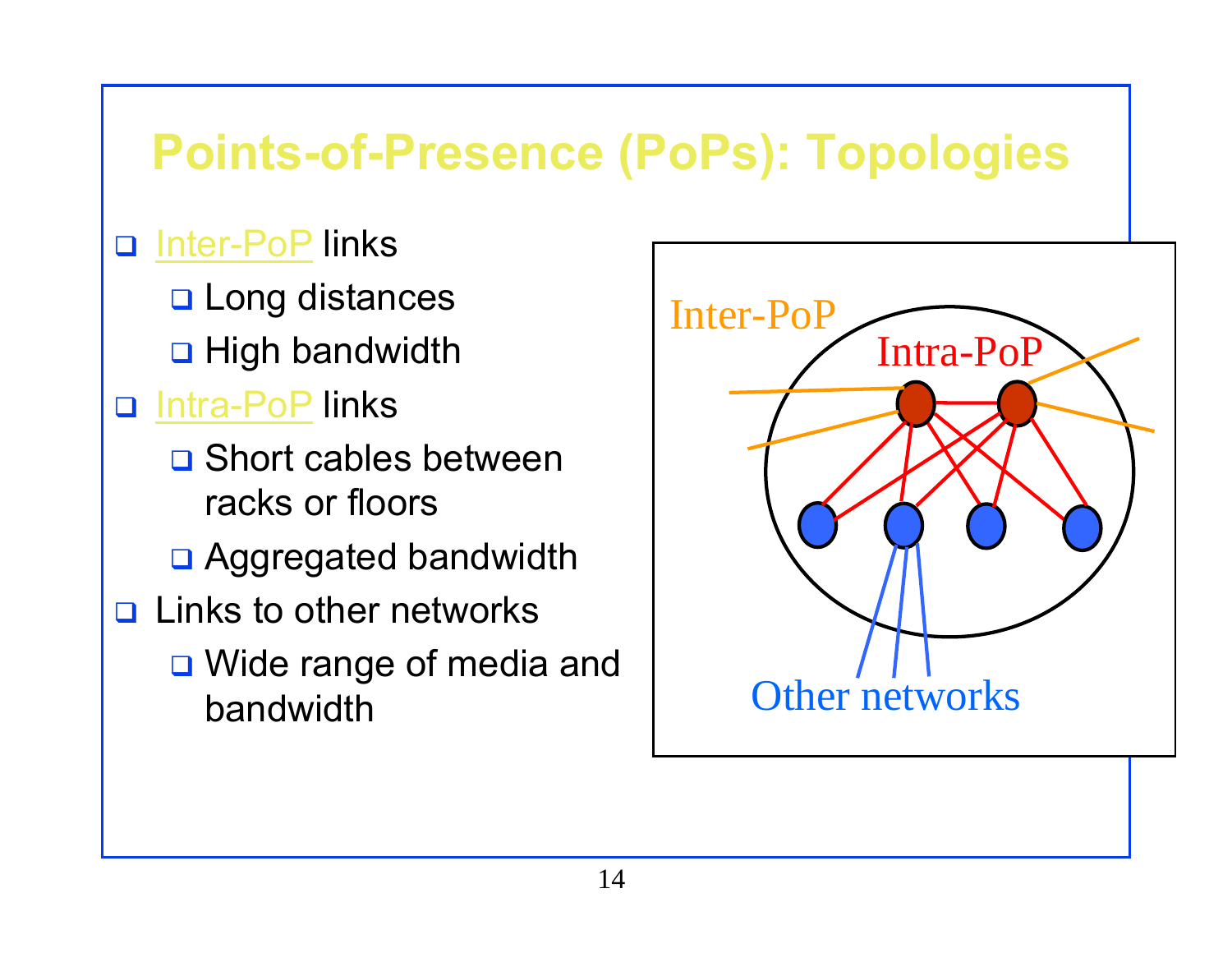### *Where are we?*

- **□ Routing vs Forwarding**
- □ Forwarding table vs Forwarding in simple topologies

#### **Routers vs Bridges: review**

- **□ Routing Problem**
- $\Box$ Telephony vs Internet Routing
- **□ Source-based vs Fully distributed Routing**
- **□ Distance vector vs Link state routing**
- **□ Addressing and Routing: Scalability**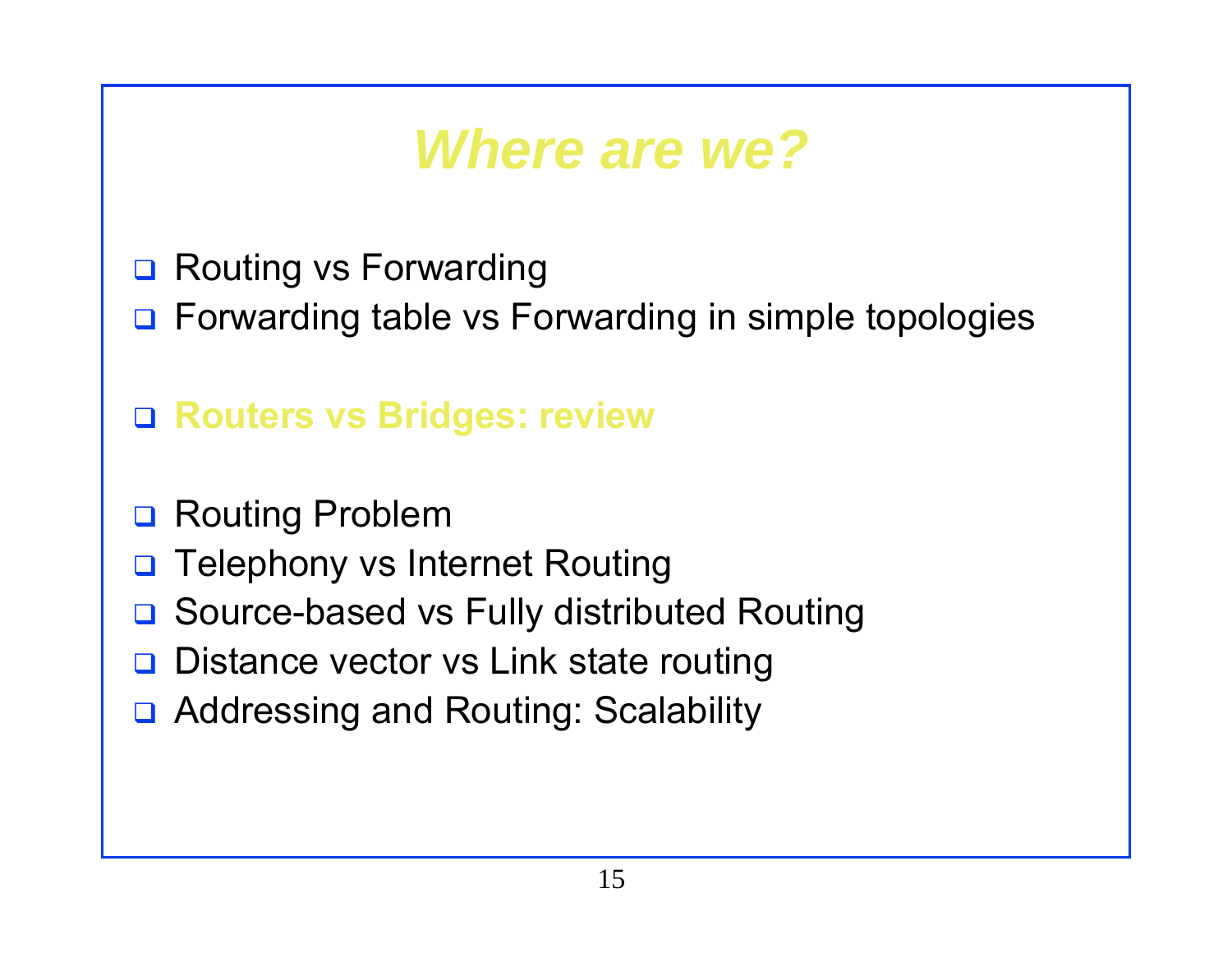# **Recall… Layer 1 & 2**

- **Layer 1:** 
	- *Hubs* do not have "forwarding tables" they simply broadcast signals at Layer 1. No filtering.

#### **Layer 2:**

- □ Forwarding tables not required for simple topologies: *simple forwarding rules suffice*
- The next-hop could be *functionally* related to destination address (i.e. it can be computed without a table explicitly listing the mapping).
	- This places too many *restrictions* on topology and the assignment of addresses vis-à-vis ports at intermediate nodes.
- Forwarding tables could be statically (*manually*) configured once or from time-to-time.

Does not accommodate *dynamism* in topology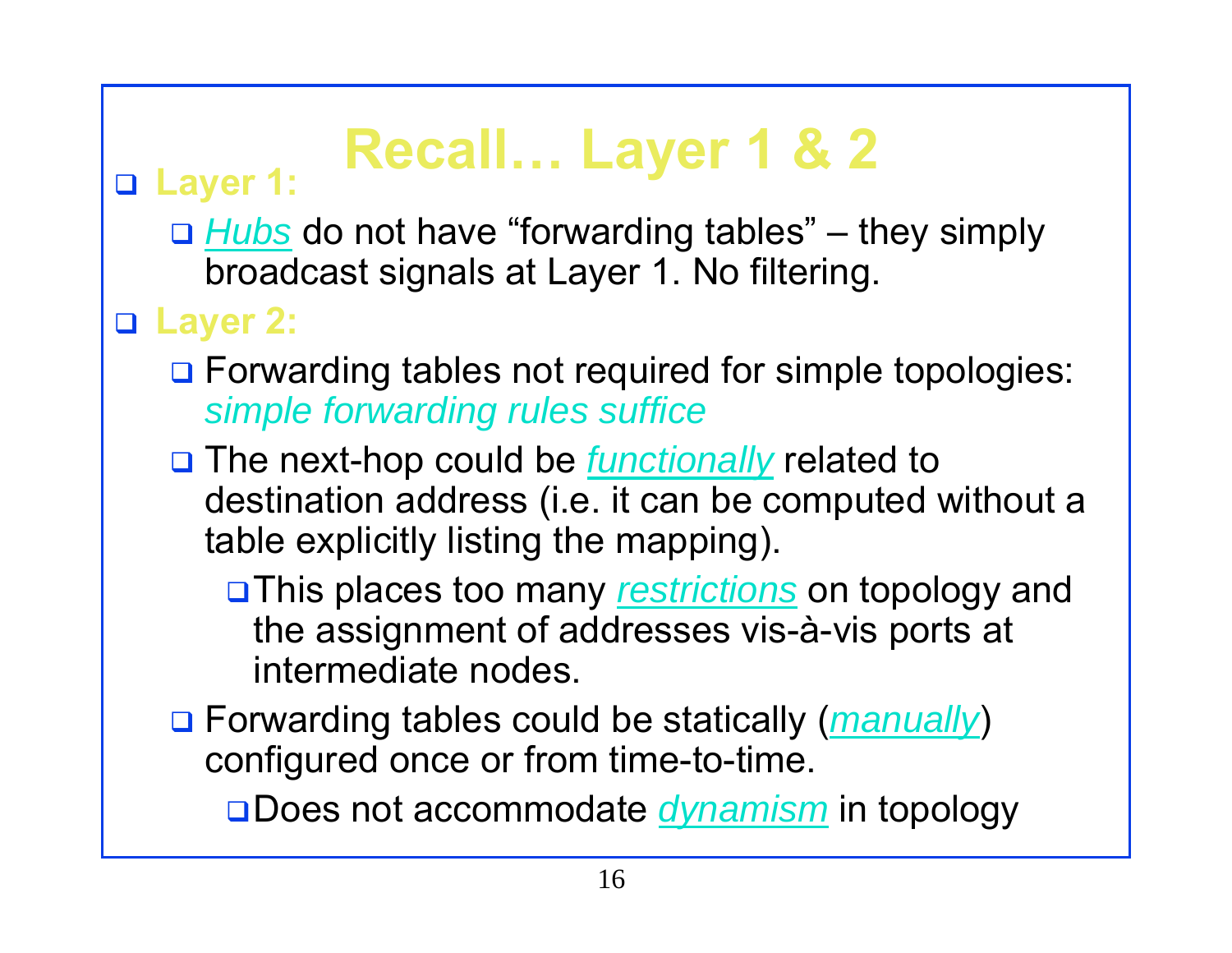### **Recall… Layer 2**

- **□ Even reasonable sized LANs cannot tolerate above** restrictions
- *Bridges* therefore have "*L2 forwarding tables*," and use dynamic learning algorithms to build it locally.
	- **□** Even this allows LANs to scale, by limiting broadcasts and collisions to collision domains, and using bridges to interconnect collision domains.
	- The learning algorithm is *purely local*, *opportunistic*  and expects no addressing structure.
	- **Q** Hence, bridges often may not have a forwarding entry for a destination address (I.e. *incomplete*)
	- **□** In this case they resort to *flooding* which may lead to duplicates of packets seen on the wire.
	- □ Bridges coordinate "globally" to build a spanning tree so that flooding doesn't go out of control.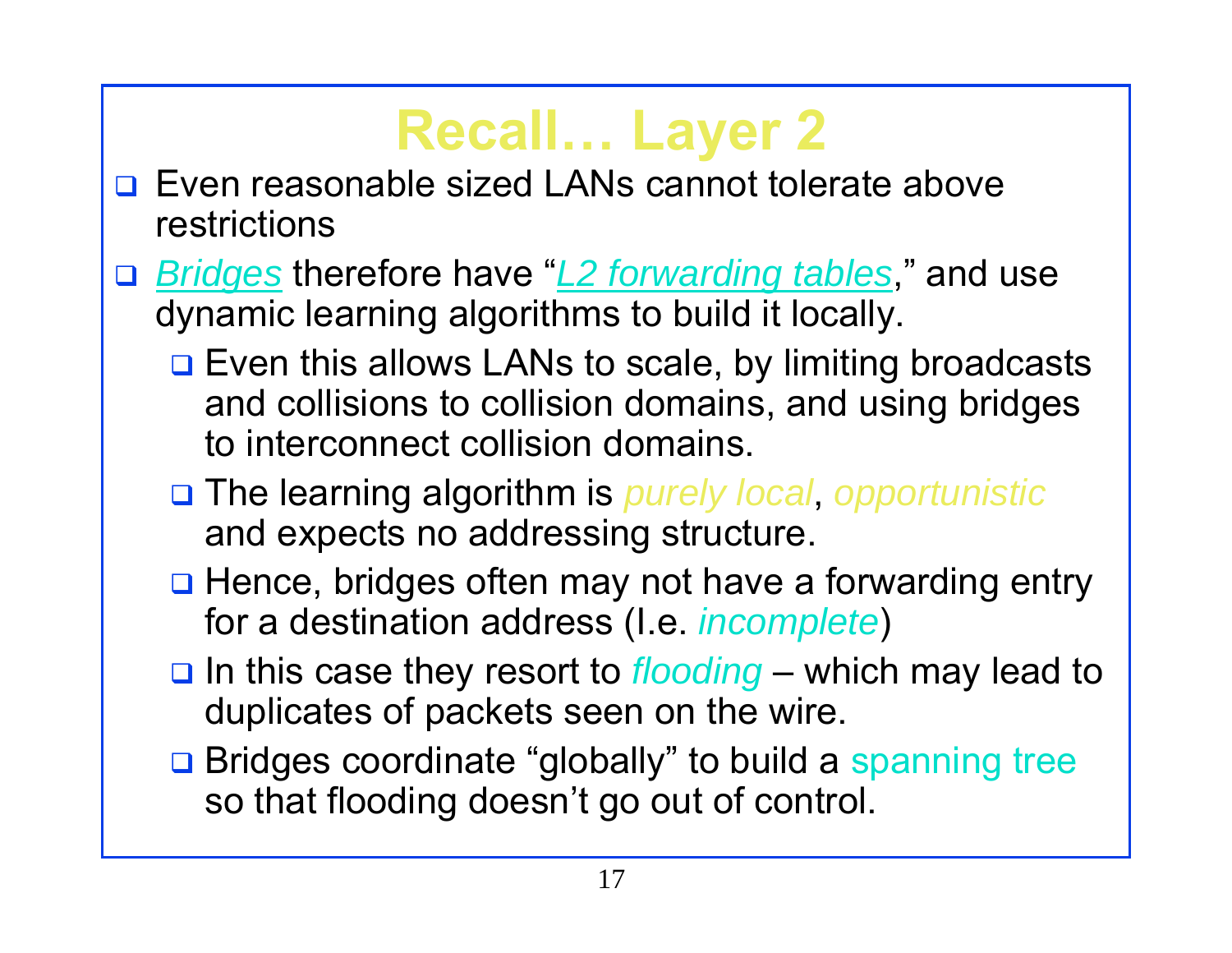# **Layer 3 Routing**

- *Routers* have "*L3 forwarding tables*," and use a distributed protocol to *coordinate* with other routers to *learn and condense a global view* of the network in a *consistent and complete* manner.
- **□ Routers NEVER broadcast or flood if they don't have a** route – they "pass the buck" to another router.
	- □ The good filtering in routers (I.e. restricting broadcast and flooding activity to be within broadcast domains) allows them to *interconnect broadcast domains*,
- **□ Routers communicate with other routers, typically** neighbors to collect an abstracted view of the network.
	- $\Box$  In the form of distance vector or link state.
	- □ Routers use algorithms like Dijkstra, Bellman-Ford to compute paths with such abstracted views.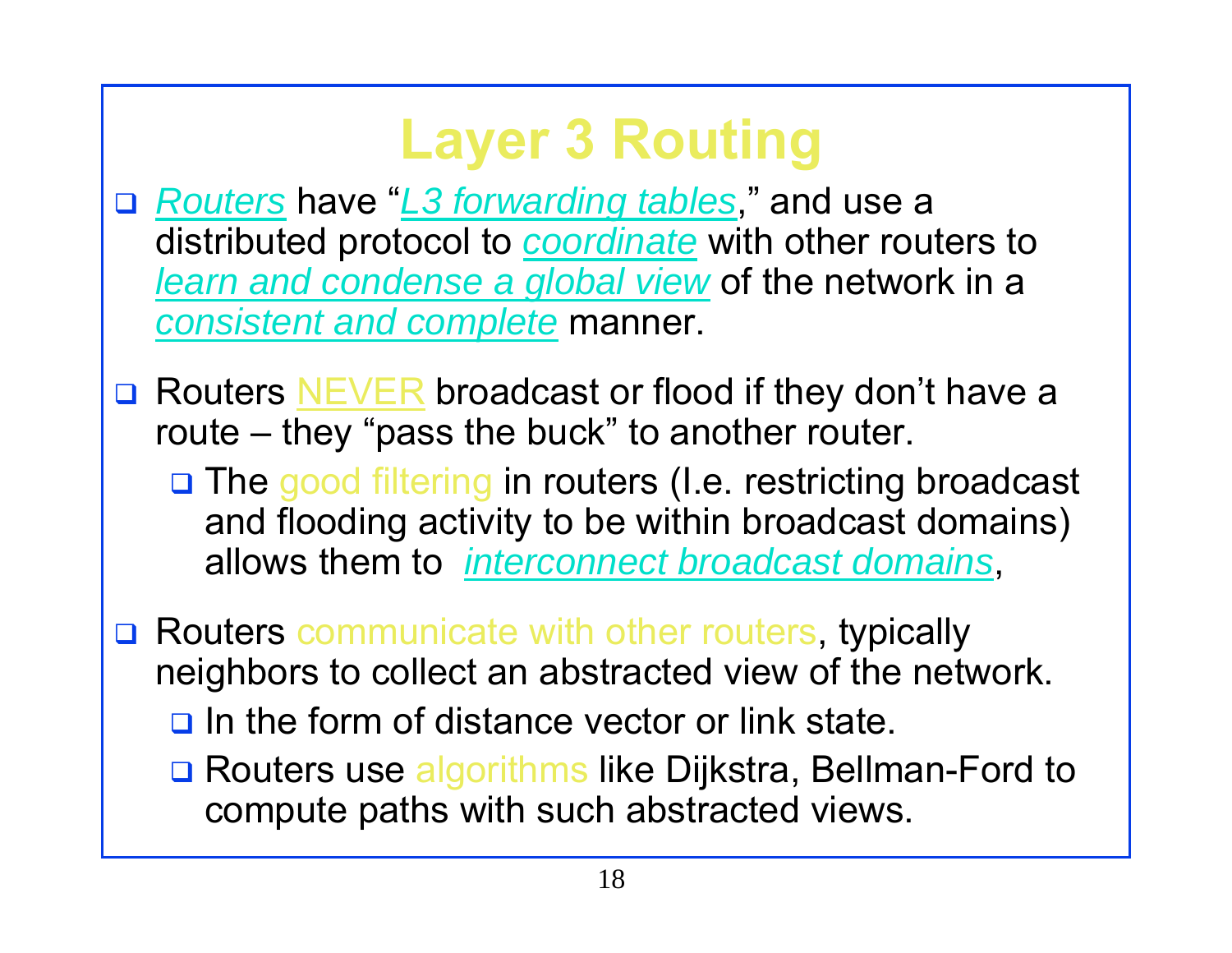# **Summary so far**

- If *topology is simple and static, routing is simple* and may not even require a forwarding table
- If *topology is dynamic, but filtering requirements are weak* (I.e. network need not scale), then a local heuristic setup of forwarding table (bridging approach) suffices.
- **Q** Further, if a) filtering requirements are strict, b) optimal/efficient routing is desired, and c) we want small forwarding tables and bounded control traffic, then …
- some kind of global communication, and smart distributed algorithms are needed to condense global state in a consistent, but yet complete way …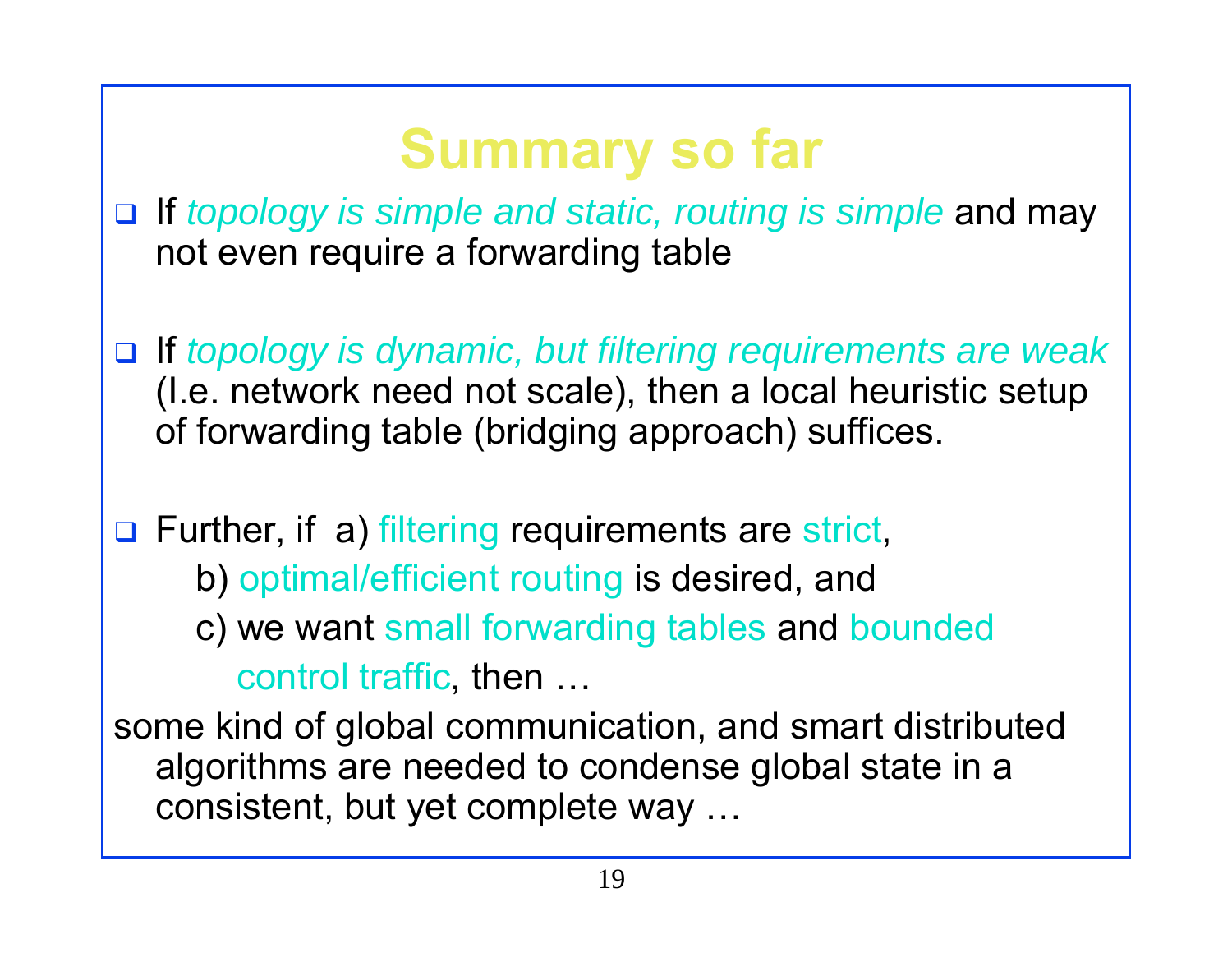### **Advanced routing: What Are The Issues?**

- □ Routers are efficient in the collection of the abstracted view (control-plane filtering)
- □ Routers accommodate a variety of topologies, and subnetworks in an efficient manner
- **□ Routers are organized in hierarchies to achieve** scalability; and into autonomous systems to achieve complex policy-control over routing.
- **□ Routers then condense paths into next hops, either:** 
	- $\Box$  depending upon other routers in a path to compute next-hops in a consistent manner (fully distributed), or

□ using a signaling protocol to enforce consistency.

**□ Advanced routing algorithms support "QoS routing" and** "traffic engineering" goals like multi-path routing, sourcebased or distributed traffic splitting, fast re-route, path protection etc.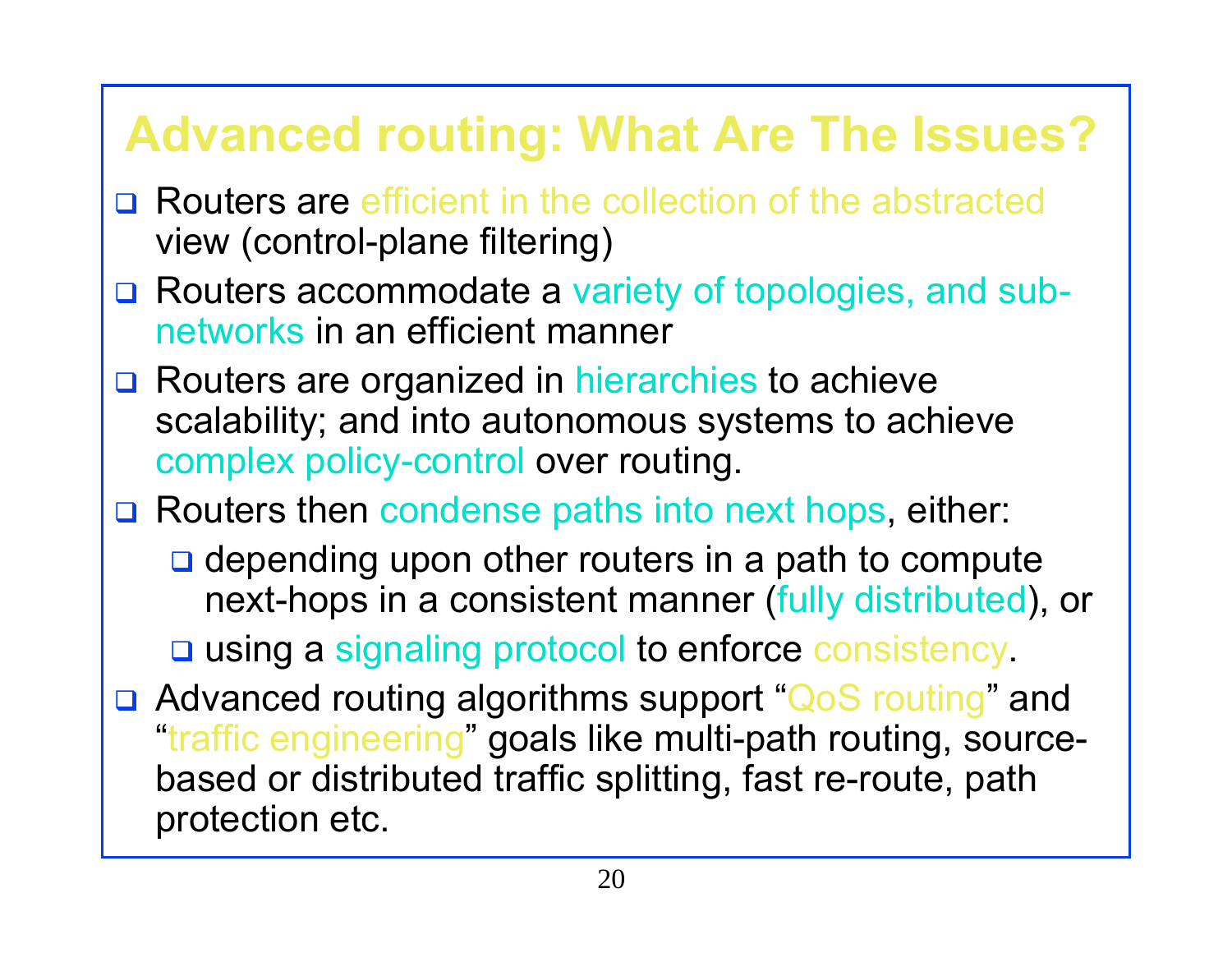### *Where are we?*

- **□ Routing vs Forwarding**
- □ Forwarding table vs Forwarding in simple topologies
- **Q** Routers vs Bridges: review

#### **Routing Problem**

- $\Box$ Telephony vs Internet Routing
- **□ Source-based vs Fully distributed Routing**
- **□ Distance vector vs Link state routing**
- **□ Addressing and Routing: Scalability**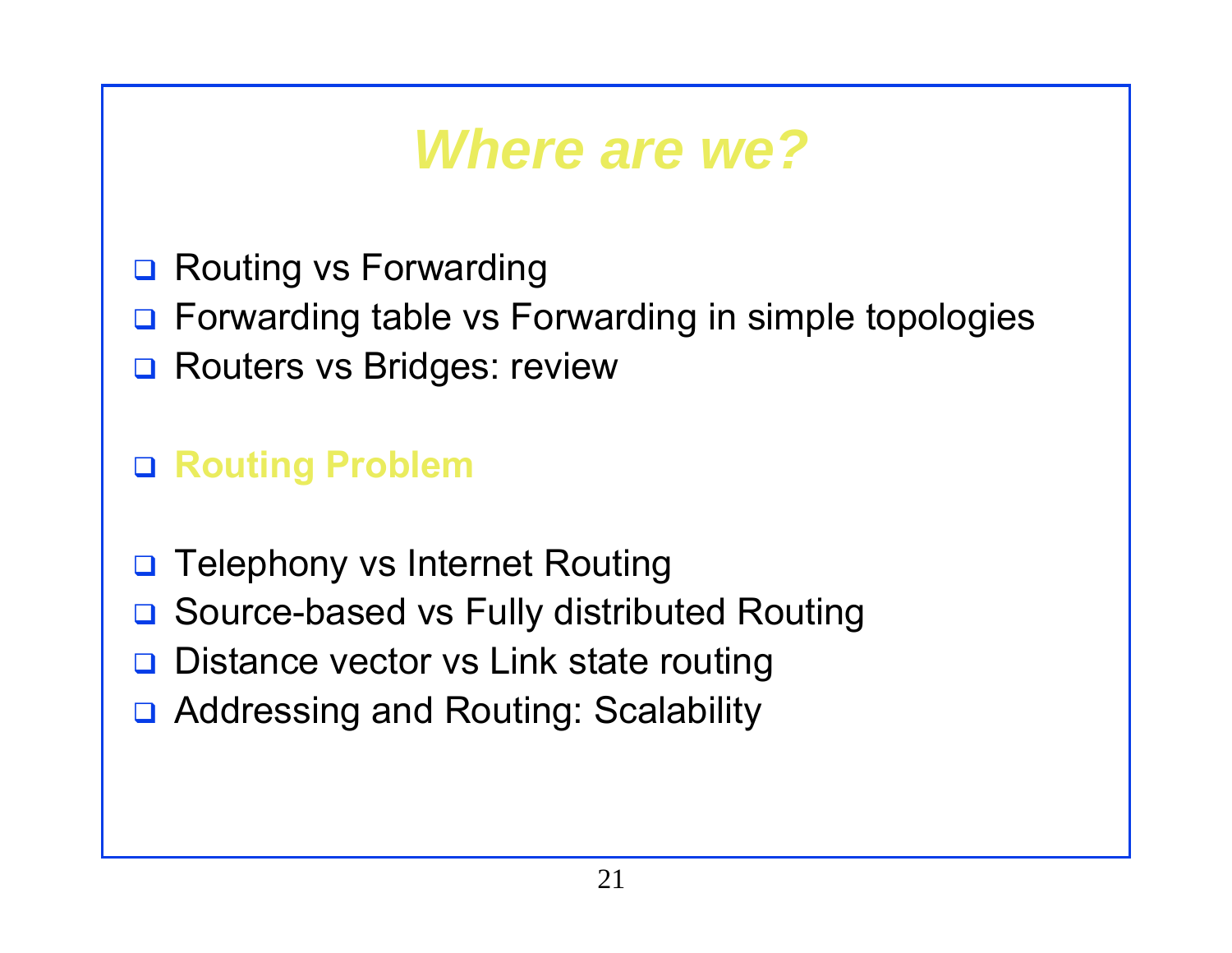# **Routing problem**

- □ Collect, process, and condense global state into local forwarding information
- **□** Global state
	- **Dinherently large**
	- **O**dynamic
	- □hard to collect
- *Hard issues:*

*consistency, completeness, scalability* **□**Impact of resource needs of sessions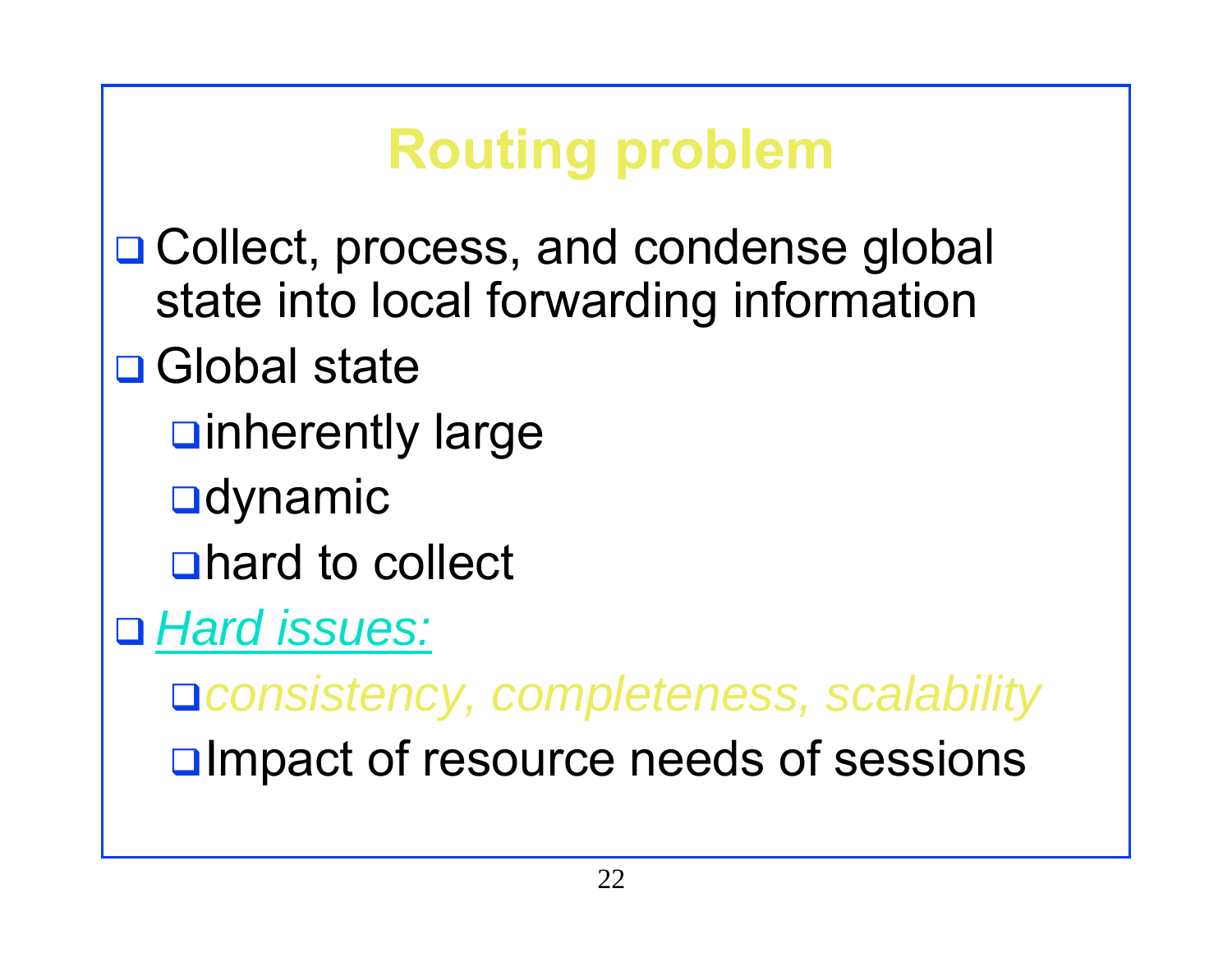# **Consistency**

- **□** Defn: A series of independent local forwarding decisions must lead to connectivity between any desired (source, destination) pair in the network.
- $\Box$  If the states are inconsistent, the network is said not to have "*converged*" to steady state (I.e. is in a transient state)
	- **□ Inconsistency leads to** *loops*, wandering packets etc
	- $\Box$  In general a part of the routing information may be consistent while the rest may be inconsistent.
	- **□ Large networks => inconsistency is a scalability issue.**
- **□ Consistency can be achieved in two ways:** 
	- □ Fully distributed approach: a consistency criterion or invariant across the states of adjacent nodes
	- □ Signaled approach: the signaling protocol sets up local forwarding information along the path.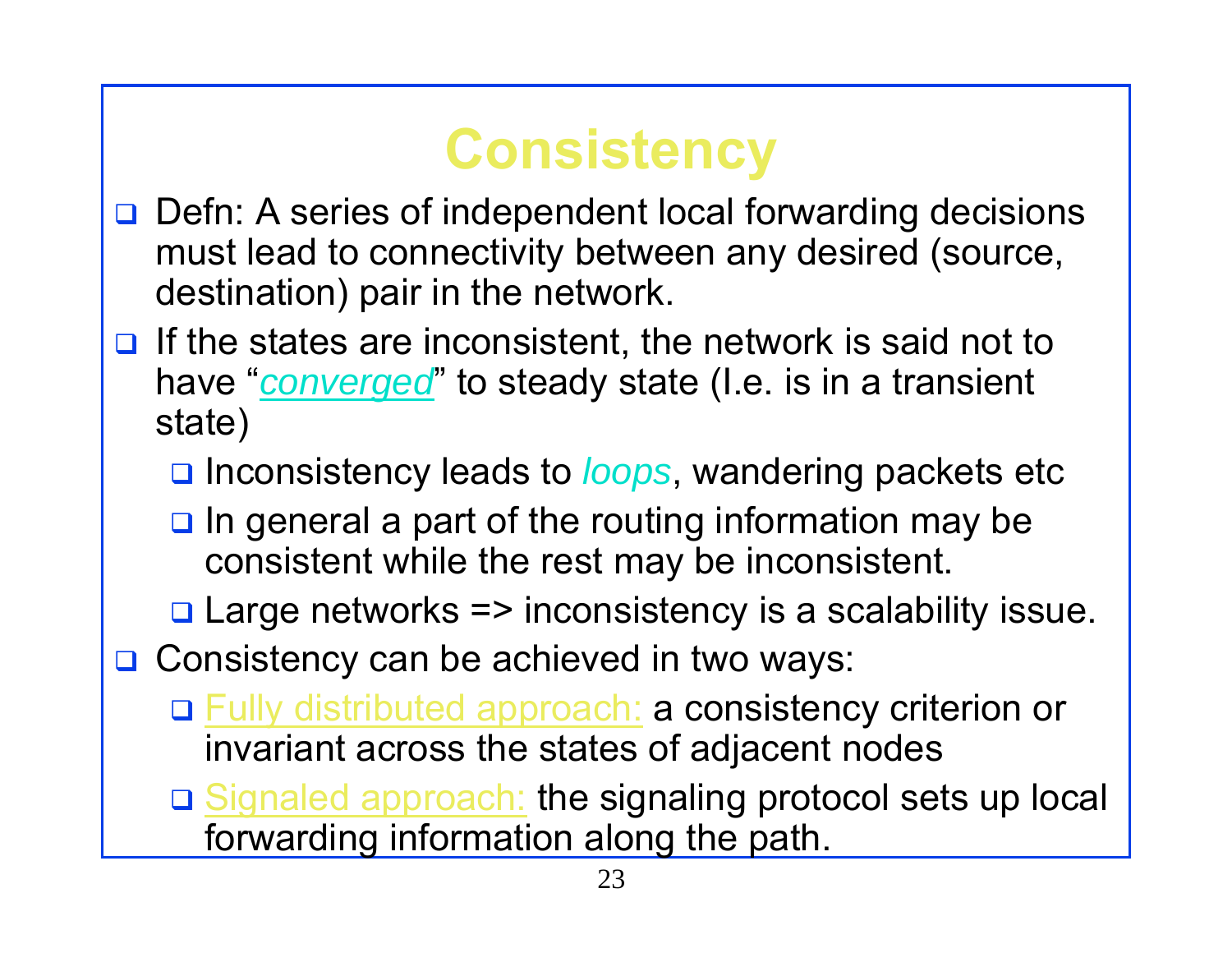### **Completeness**

- *Defn:* The network as a whole and every node has sufficient information to be able to compute all paths.
	- $\Box$  In general, with more complete information available locally, routing algorithms tend to converge faster, because the chances of inconsistency reduce.
	- **Q** But this means that more distributed state must be collected at each node and processed.
	- **□** The demand for more completeness also limits the scalability of the algorithm.
- **□** Since both consistency and completeness pose scalability problems, large networks have to be structured hierarchically and abstract entire networks as a single node.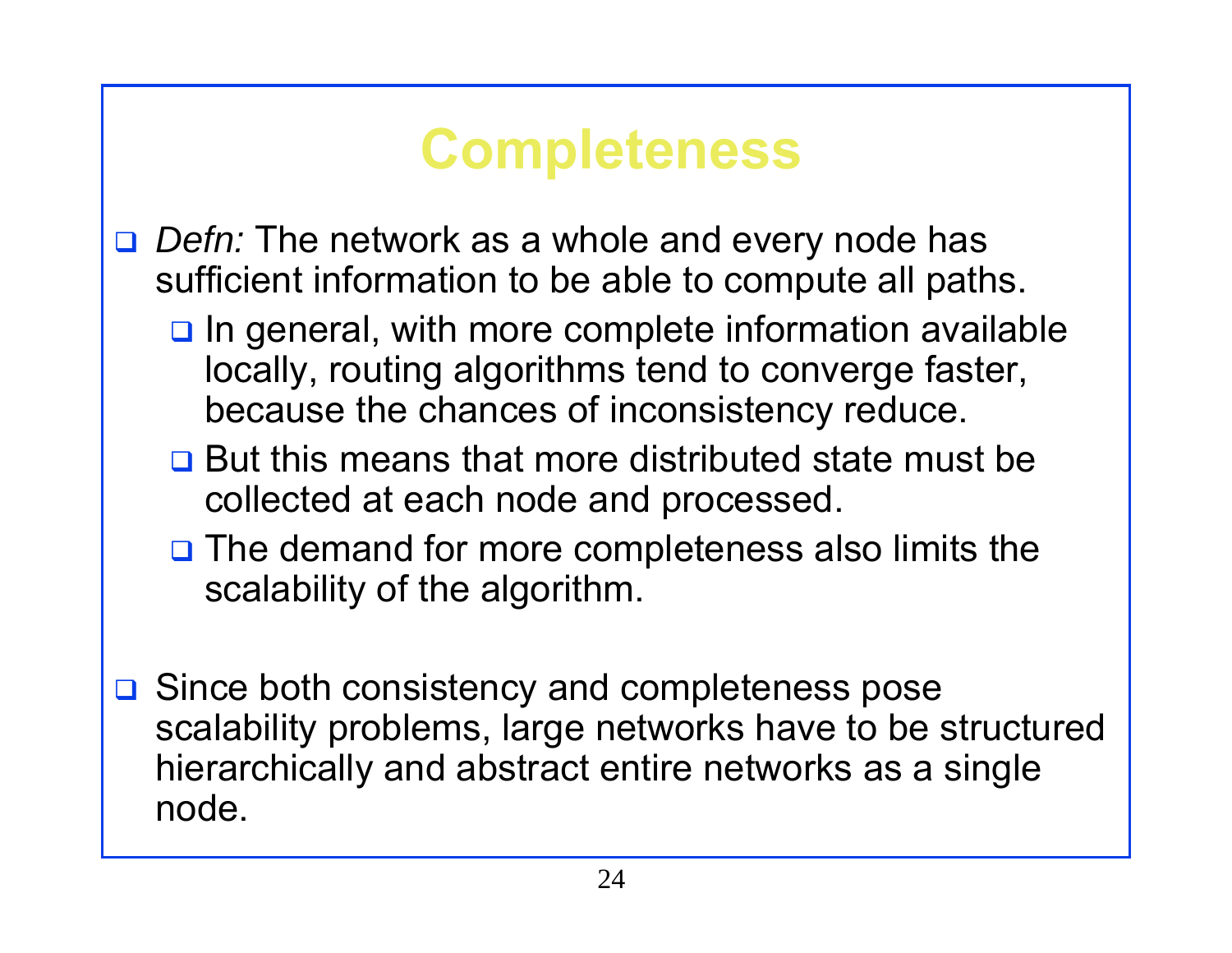## **Design Choices …**

#### *Centralized vs. distributed* routing

- **□ Centralized is simpler, but prone to failure and** congestion
- **□ Centralized preferred in traffic engineering scenarios** where complex optimization problems need to be solved and where routes chosen are long-lived

#### *Source-based (explicit) vs. hop-by-hop (fully distributed)*

□ Will the source-based route be *signaled* to fix the path and to minimize packet header information?

**□ Eg: ATM, Frame-relay etc** 

- Or will the route be condensed and placed in each header? Eg: IP routing option
- Intermediate: *loose source route*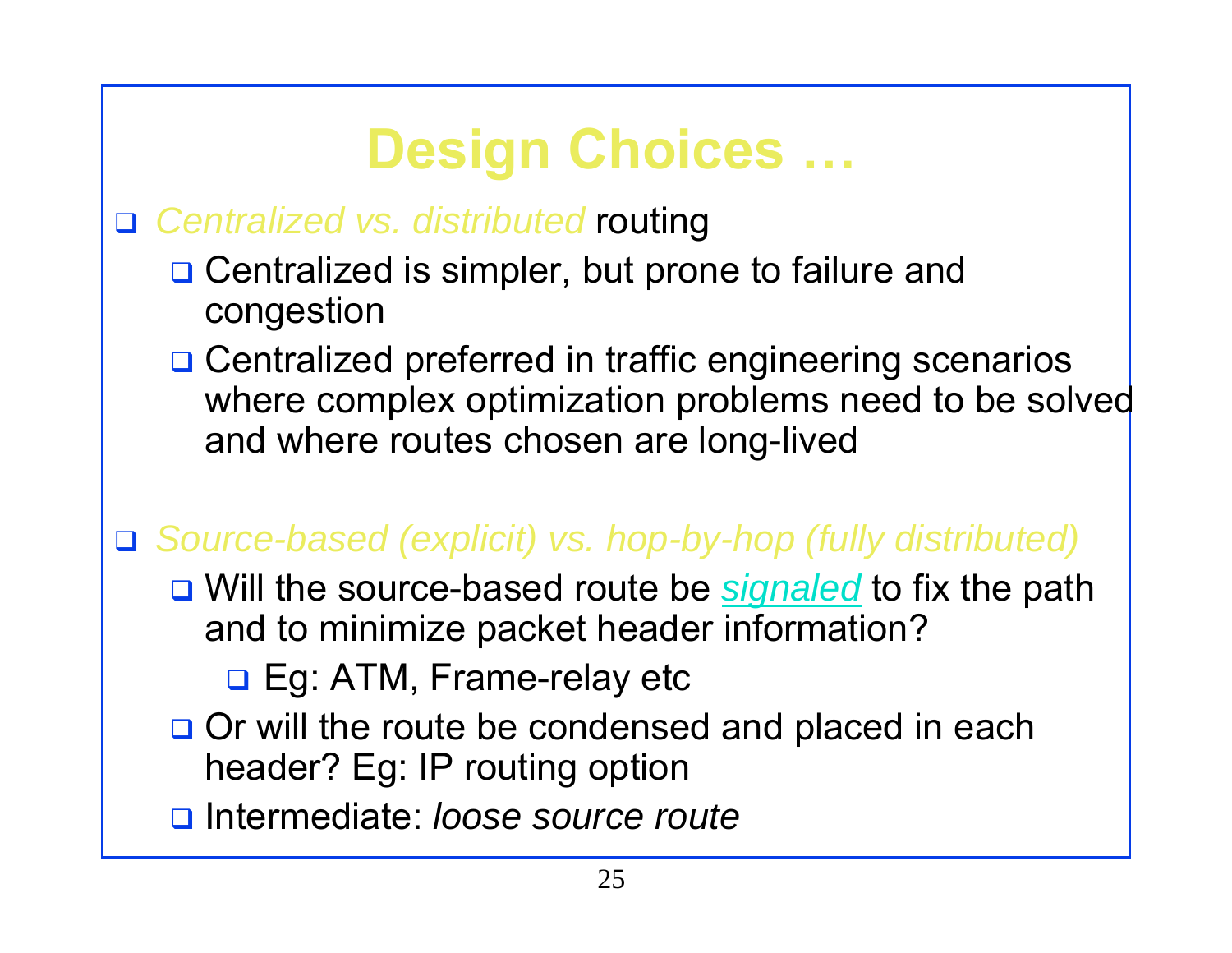## **Design choices…**

### Static vs Dynamic Routing:

- a) 'route' command [**Static**]
- b) ICMP redirect message.[**Static**]
- c) routing daemon.Eg: 'routed' [**Dynamic, connectionless**]

### d) A signaling protocol [**Dynamic, virtualcircuit**]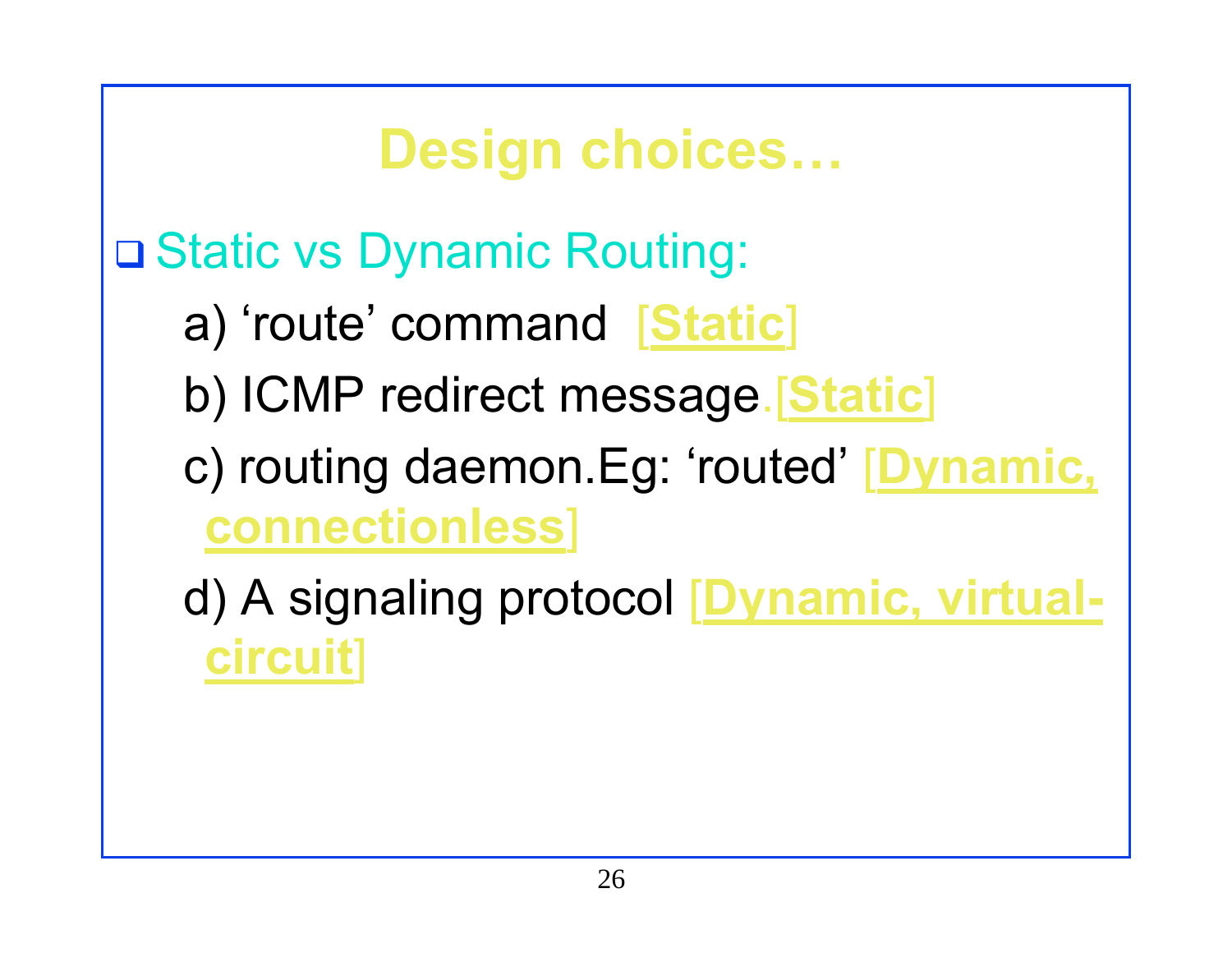# **Static vs Dynamic**

**Administrator manually configures forwarding table entries** 

- **+ More control**
- **+ Not restricted to destination-based forwarding**
- **- Doesn't scale**
- **- Slow to adapt to network failures**

# **Statically Dynamically**

**Routers exchange network reachability information using ROUTING PROTOCOLS. Routers use this to compute best routes**

- **+ Can rapidly adapt to changes in network topology**
- **+ Can be made to scale well**
- **- Complex distributed algorithms**
- **- Consume CPU, Bandwidth, Memory**
- **- Debugging can be difficult**
- **- Current protocols are destination-based**

Practice : a mix of these. Static routing mostly at the "edge"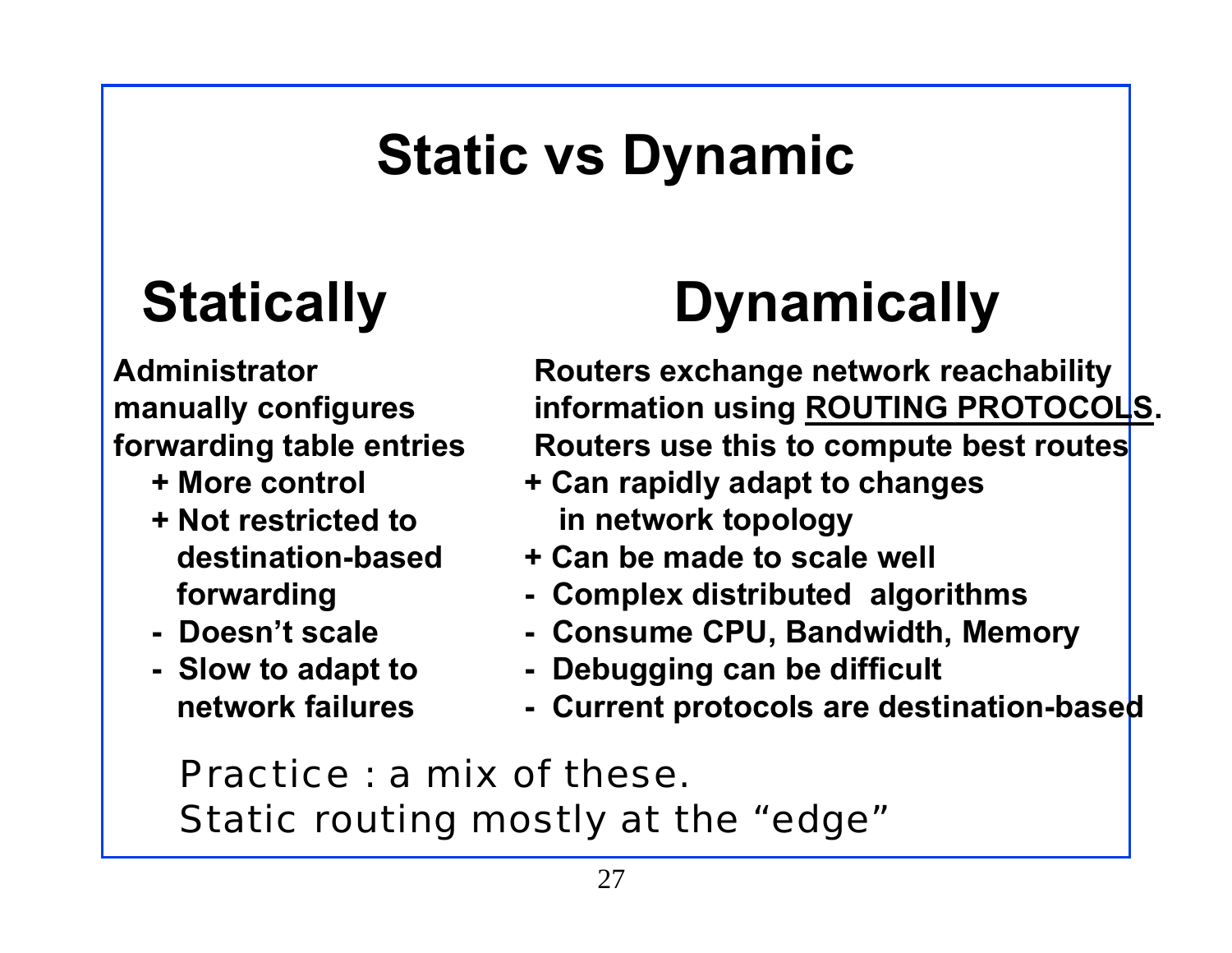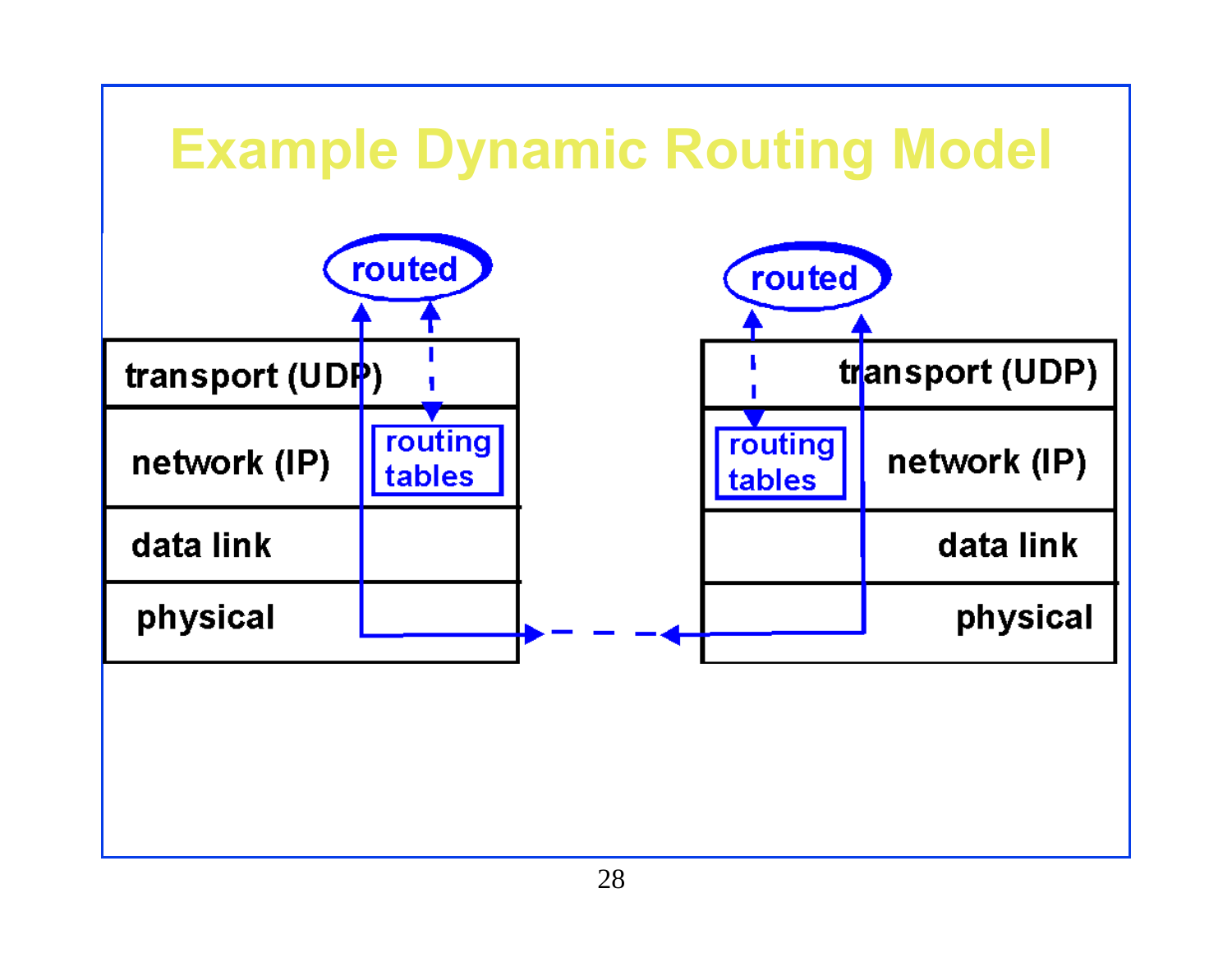# **Telephony Routing algorithm**

- $\Box$ If endpoints are within same CO, directly connect
- $\Box$  If call is between COs in same LEC, use one-hop path between COs
- **Q** Otherwise send call to one of the cores
- Only major decision is at toll switch
	- $\Box$  one-hop or two-hop path to the destination toll switch.
- **Essence of telephony routing problem:** which *two-hop* path to use if *one-hop* path is full (almost a static routing problem… )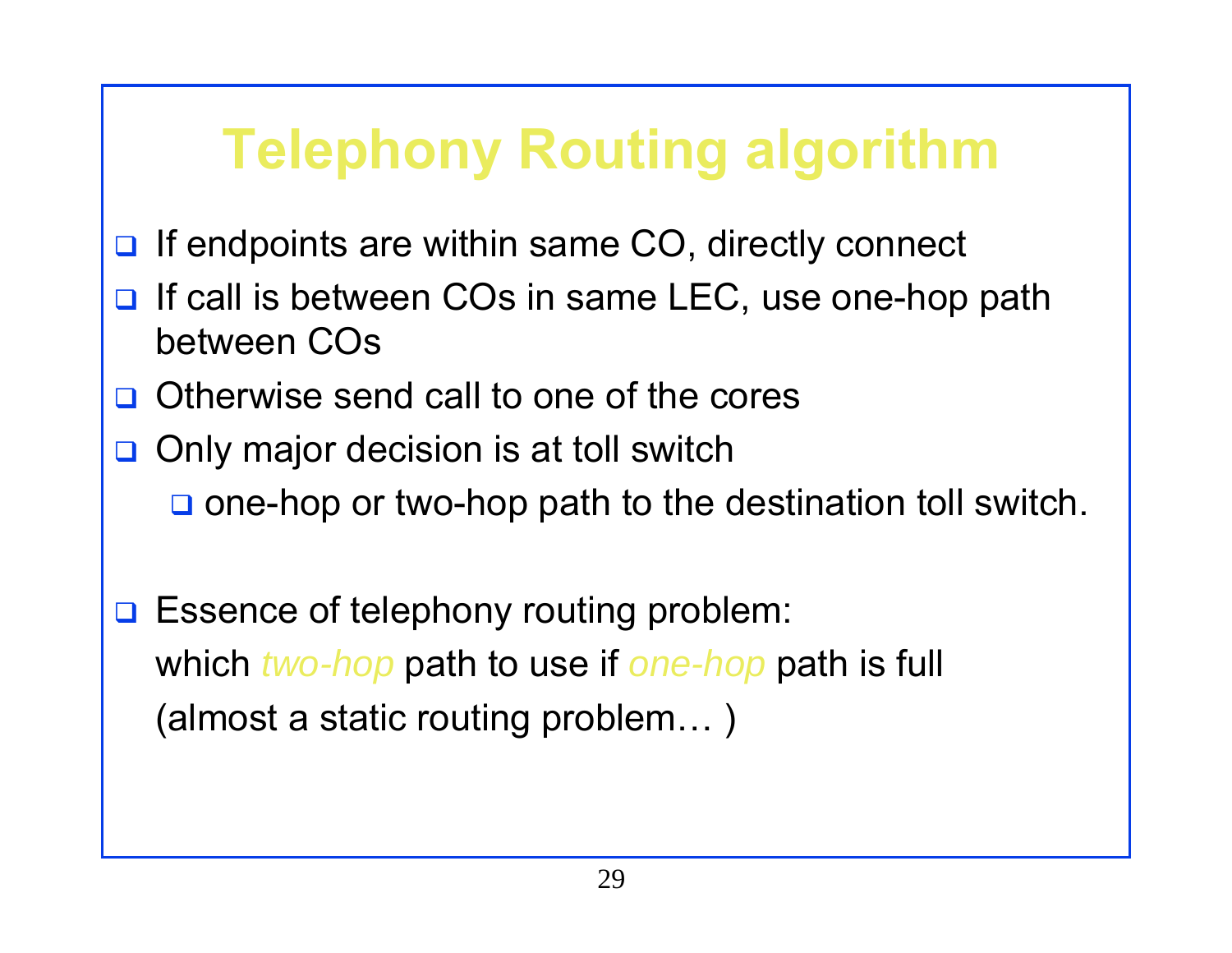**Features of telephone routing** □ Resource reservation aspects: □ Resource reservation is coupled with path reservation **□Connections need resources (same 64kbps) □** Signaling to reserve resources and the path Stable load □ Network built for voice only. **□ Can predict pairwise load throughout the day □ Can choose optimal routes in advance** □ Technology and economic aspects: Extremely reliable switches Why? End-systems (phones) dumb because computation was non-existent in early 1900s. **□Downtime is less than a few minutes per year =>** topology does not change dynamically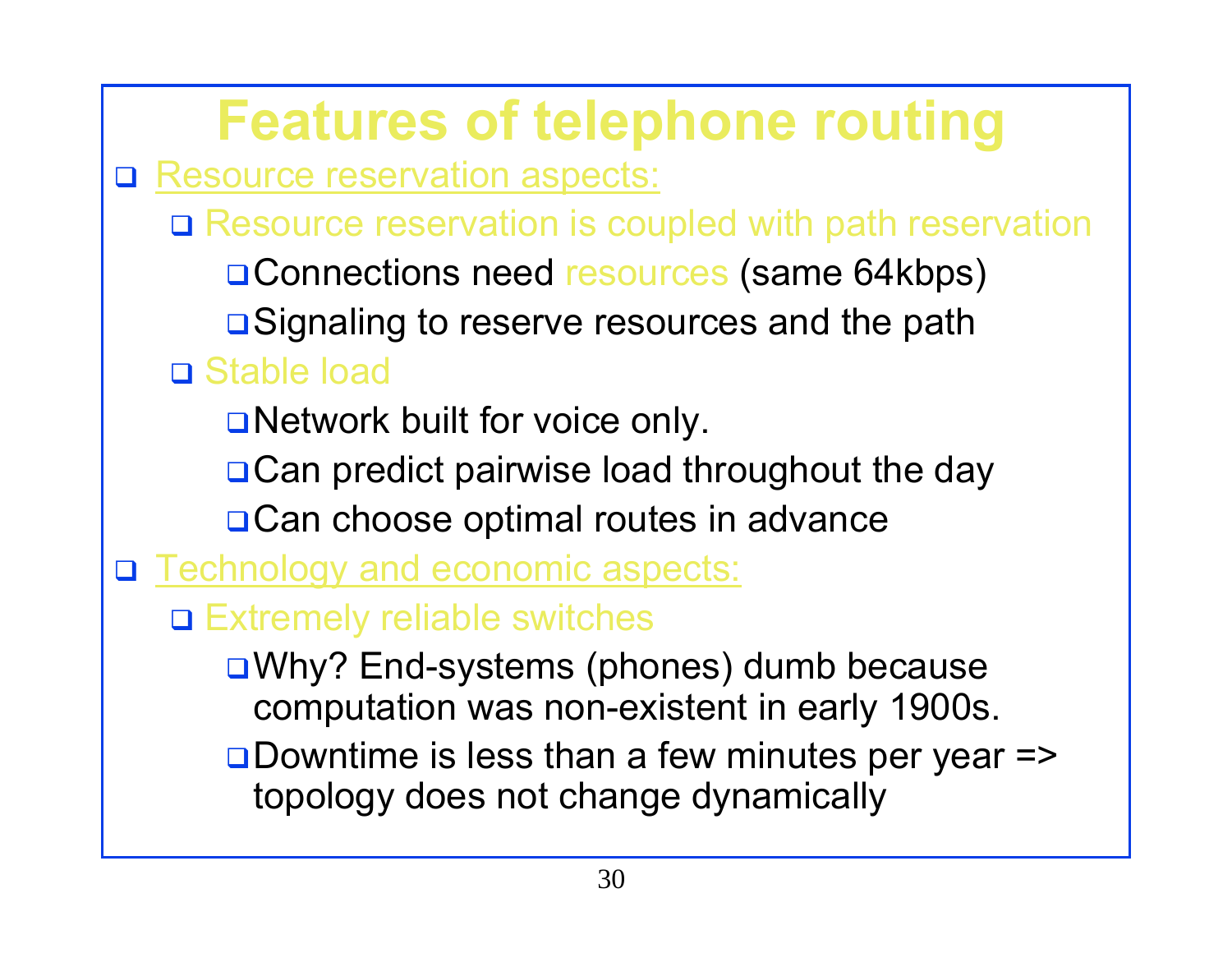### **Features of telephone routing (contd)**

- **□** Source can learn topology and compute route
- **OCan assume that a chosen route is available as the** signaling proceeds through the network
- □ Component reliability drove system reliability and hence acceptance of service by customers
- □ Simplified topology:

□ Very highly connected network **□Hierarchy + full mesh at each level: simple routing**  $\Box$  High cost to achieve this degree of connectivity

- □ Organizational aspects:
	- □ Single organization controls entire core
	- **Q** Afford the scale economics to build expensive network **□ Collect global statistics and implement global changes**

=> Source-based, signaled, simple alternate-path routing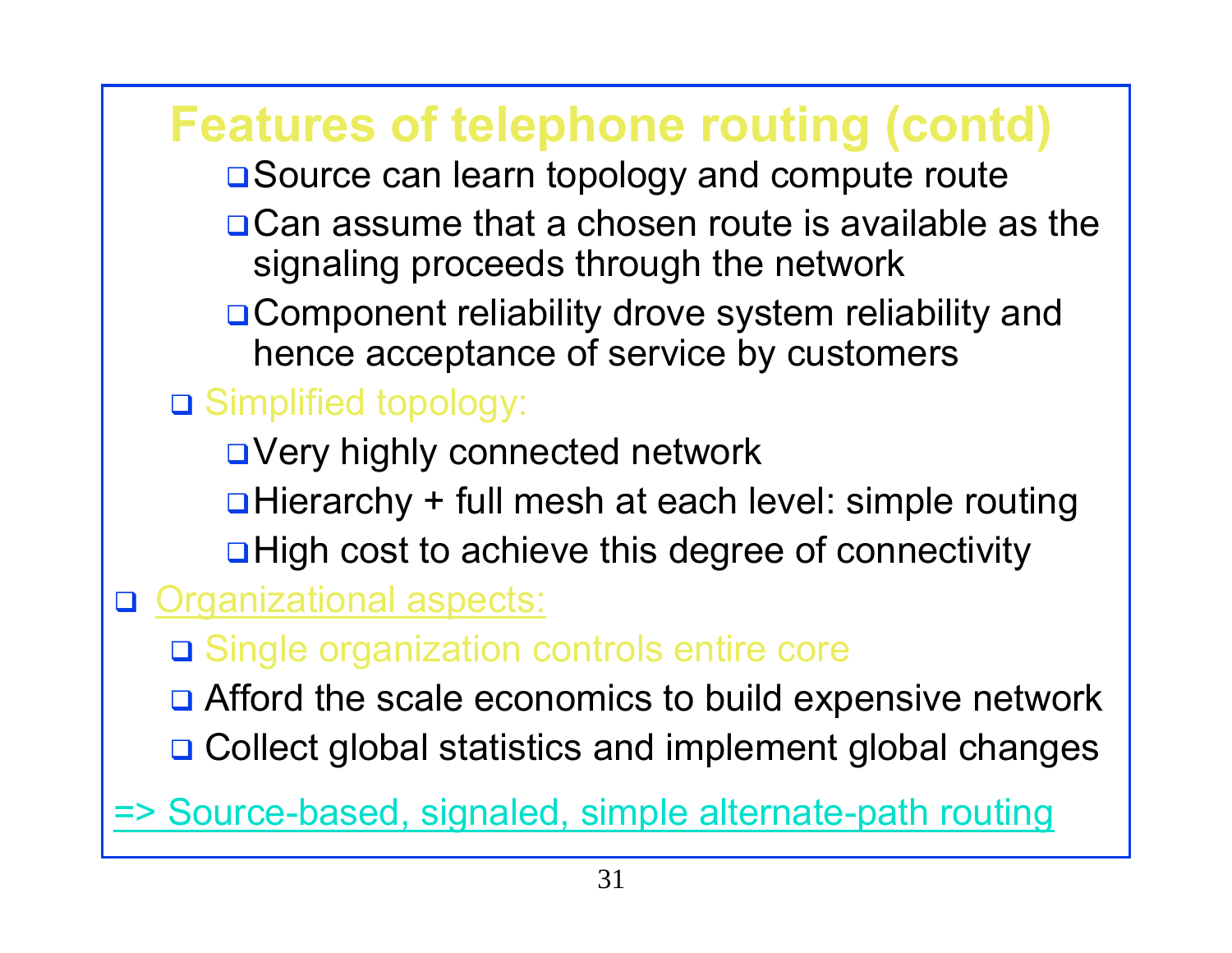# **Internet Routing Drivers**

#### □ Technology and economic aspects:

- nternet built out of cheap, unreliable components as an overlay on top of leased telephone infrastructure for WAN transport.
	- □ Cheaper components => fail more often => topology changes often => needs dynamic routing
- □ Components (including end-systems) had **computation** capabilities.

**□** Distributed algorithms can be implemented

 Cheap overlaid inter-networks => several entities could afford to leverage their existing (heterogeneous) LANs and leased lines to build inter-networks.

Led to multiple administrative "clouds" which needed to inter-connect for global communication.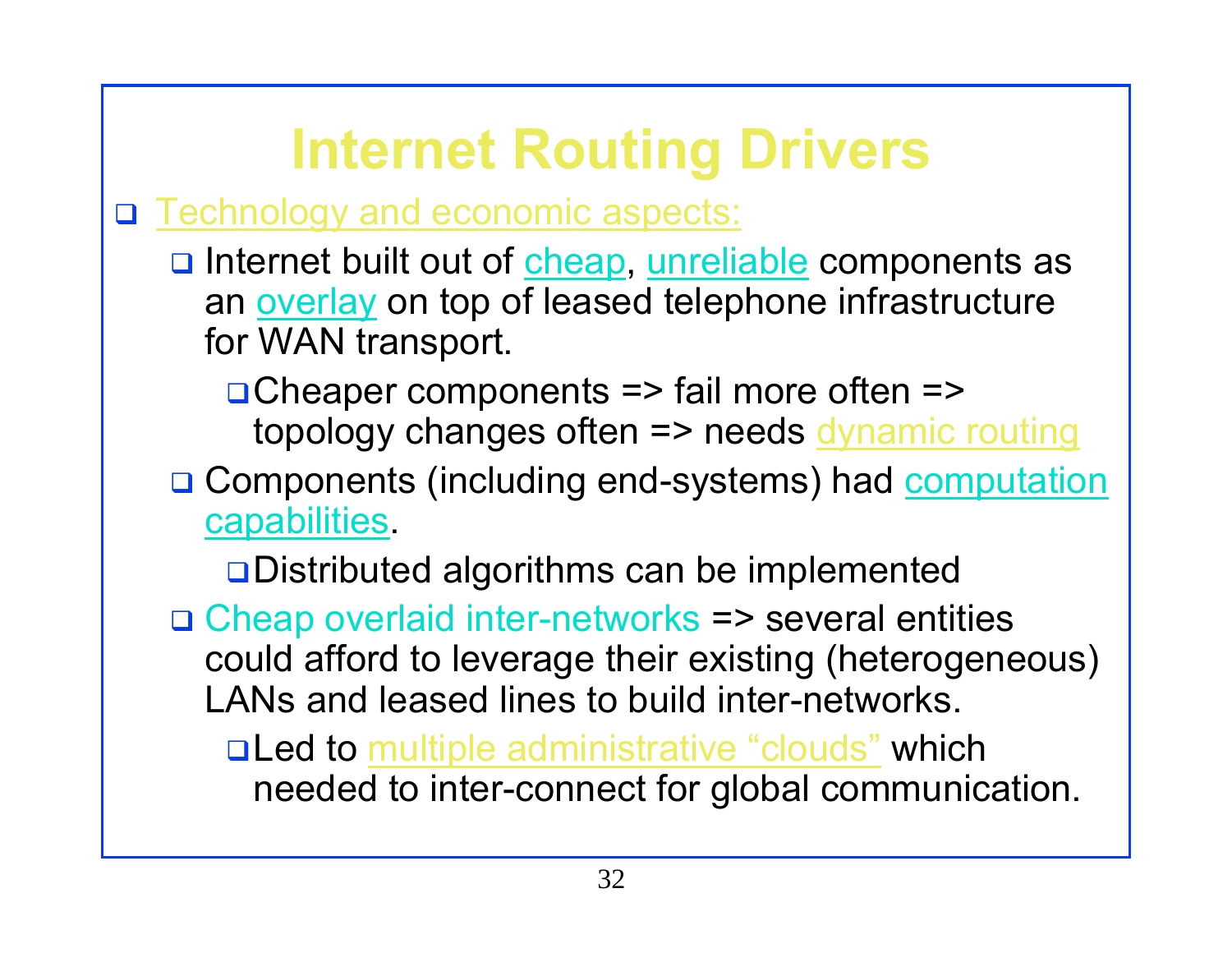## **Internet Routing Model**

**□** 2 key features:

- **□** Dynamic routing
- **□** Intra- and Inter-AS routing, AS = focus of admin control
- $\Box$  Internet organized as *"autonomous systems" (AS).* **Q AS is internally connected**
- □ Interior Gateway Protocols (IGPs) within AS. **□** Eg: RIP, OSPF, IS-IS

□ Exterior Gateway Protocols (EGPs) for AS to AS routing. **□** Eg: BGP-4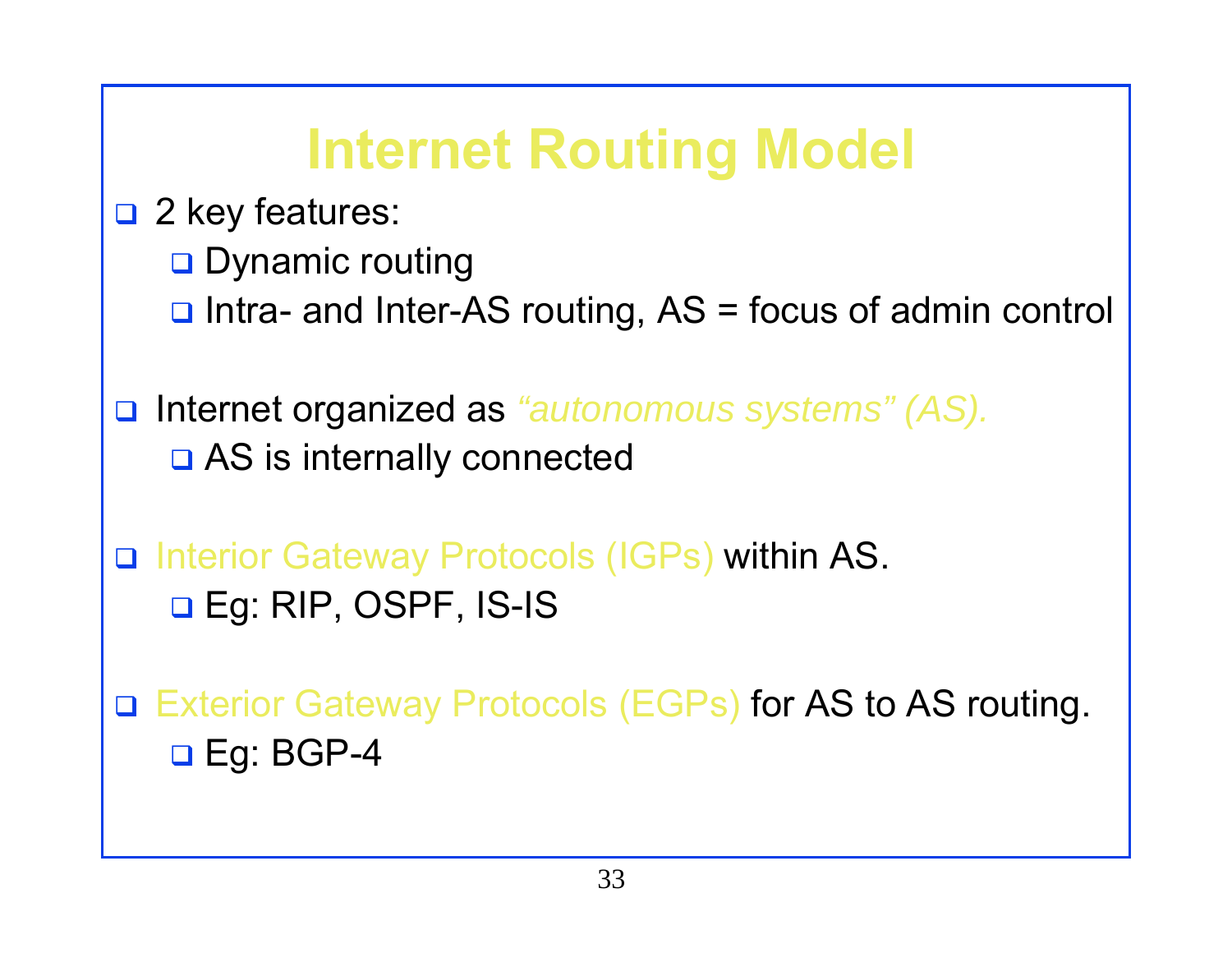### **Two-Tiered Internet Routing Architecture**

 $\Box$  Goal: distributed management of resources nternetworking of multiple networks □ Networks under separate administrative control **□ Solution: two-tiered routing architecture** □ Intradomain: inside a region of control **□ Okay for routers to share topology information □** Routers configured to achieve a common goal □ Interdomain: between regions of control **□** Not okay to share complete information □ Networks may have different/conflicting goals Led to the use of different protocols...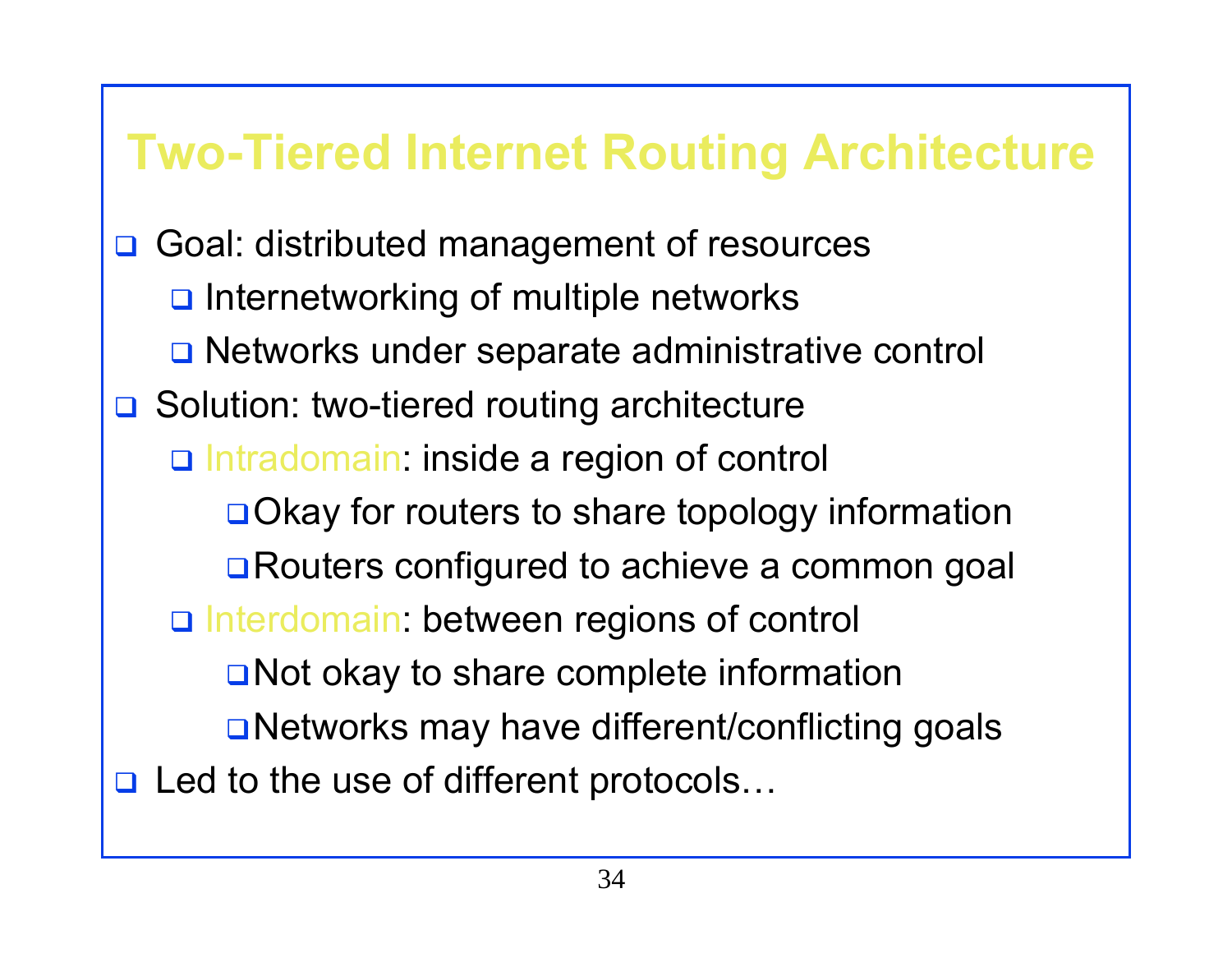# **Requirements for Intra-AS Routing**

- **Q** Should scale for the size of an AS.
	- **□ Low end: 10s of routers (small enterprise)**
	- □ High end: 1000s of routers (large ISP)
- □ Different requirements on routing convergence after topology changes
	- **Q** Low end: can tolerate some connectivity disruptions
	- **□ High end: fast convergence essential to business** (making money on transport)
- Operational/Admin/Management (OAM) Complexity
	- **Q** Low end: simple, self-configuring
	- **□ High end: Self-configuring, but operator hooks for** control
- <del>a Traffic engineering capabilities: high end only</del>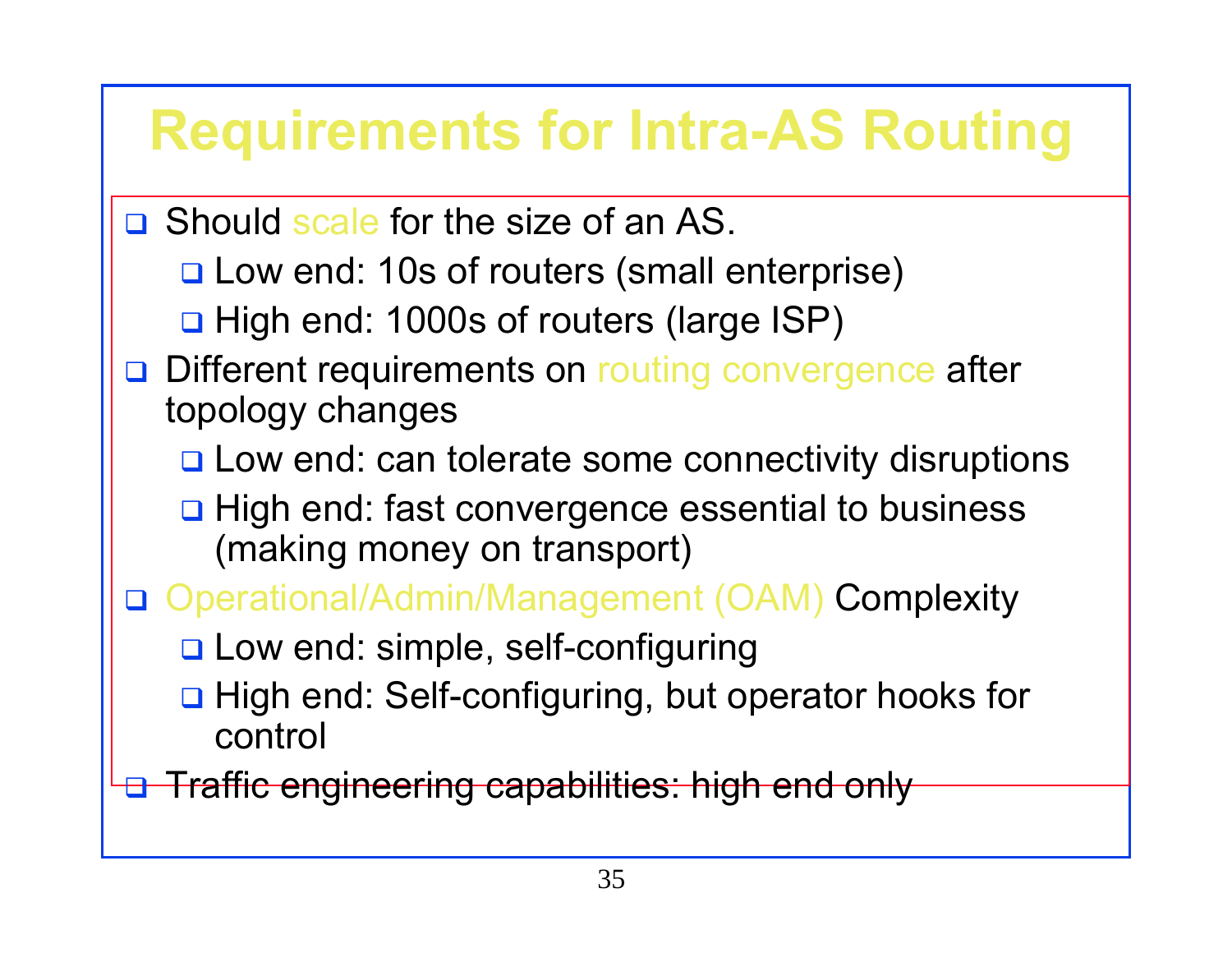# **Requirements for Inter-AS Routing**

- **□** Should scale for the size of the global Internet.
	- Focus on *reachability*, not optimality
	- Use *address aggregation* techniques to minimize core routing table sizes and associated control traffic
	- At the same time, it should allow *flexibility in topological structure* (eg: don't restrict to trees etc)

#### □ Allow policy-based routing between autonomous systems

- Policy refers to *arbitrary preference among a menu of available options* (based upon options' *attributes*)
- **□** In the case of routing, options include advertised ASlevel routes to address prefixes
- □ Fully distributed routing (as opposed to a signaled approach) is the only possibility.
- □ Extensible to meet the demands for newer policies.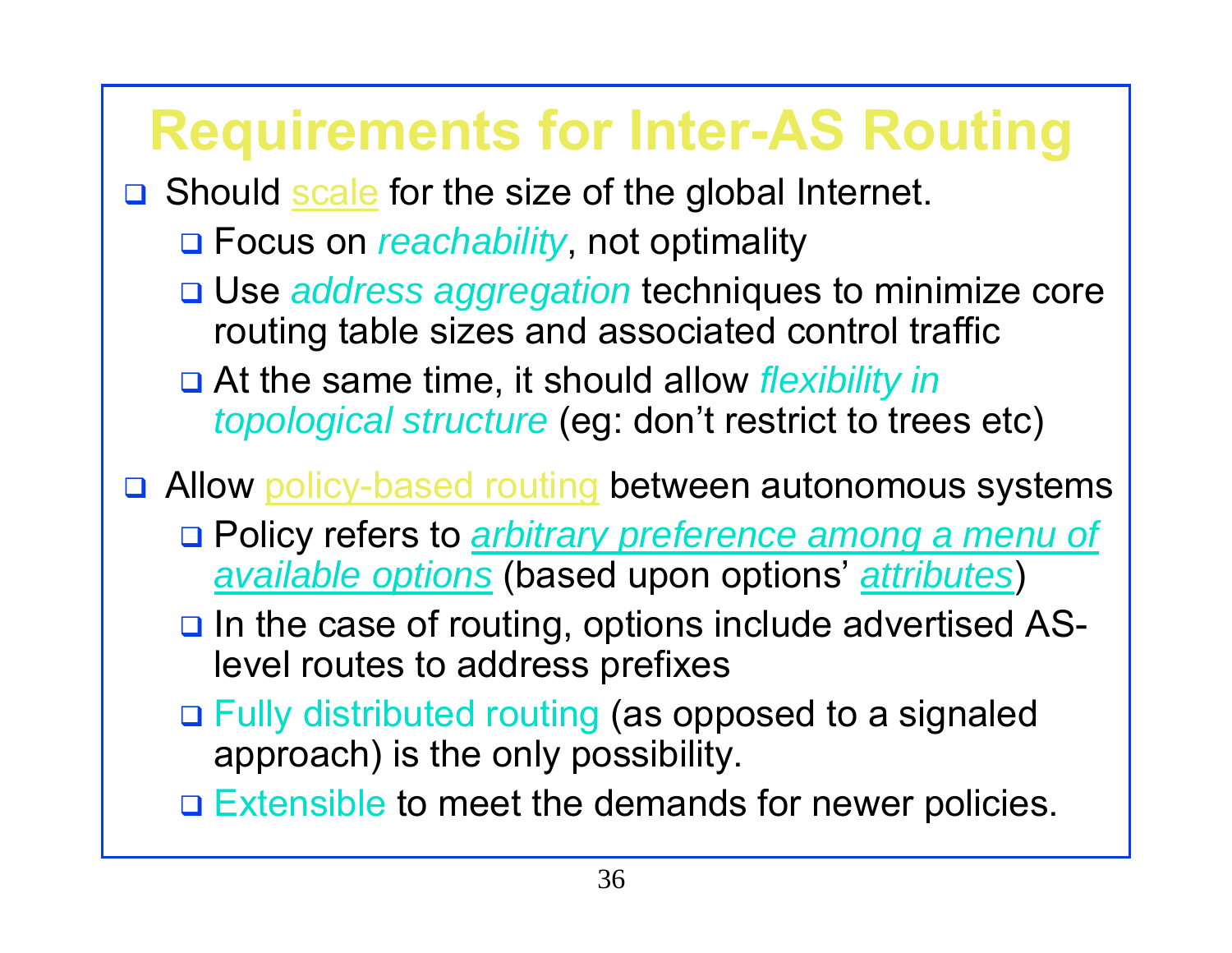### **Intra-AS and Inter-AS routing**



<sup>37</sup>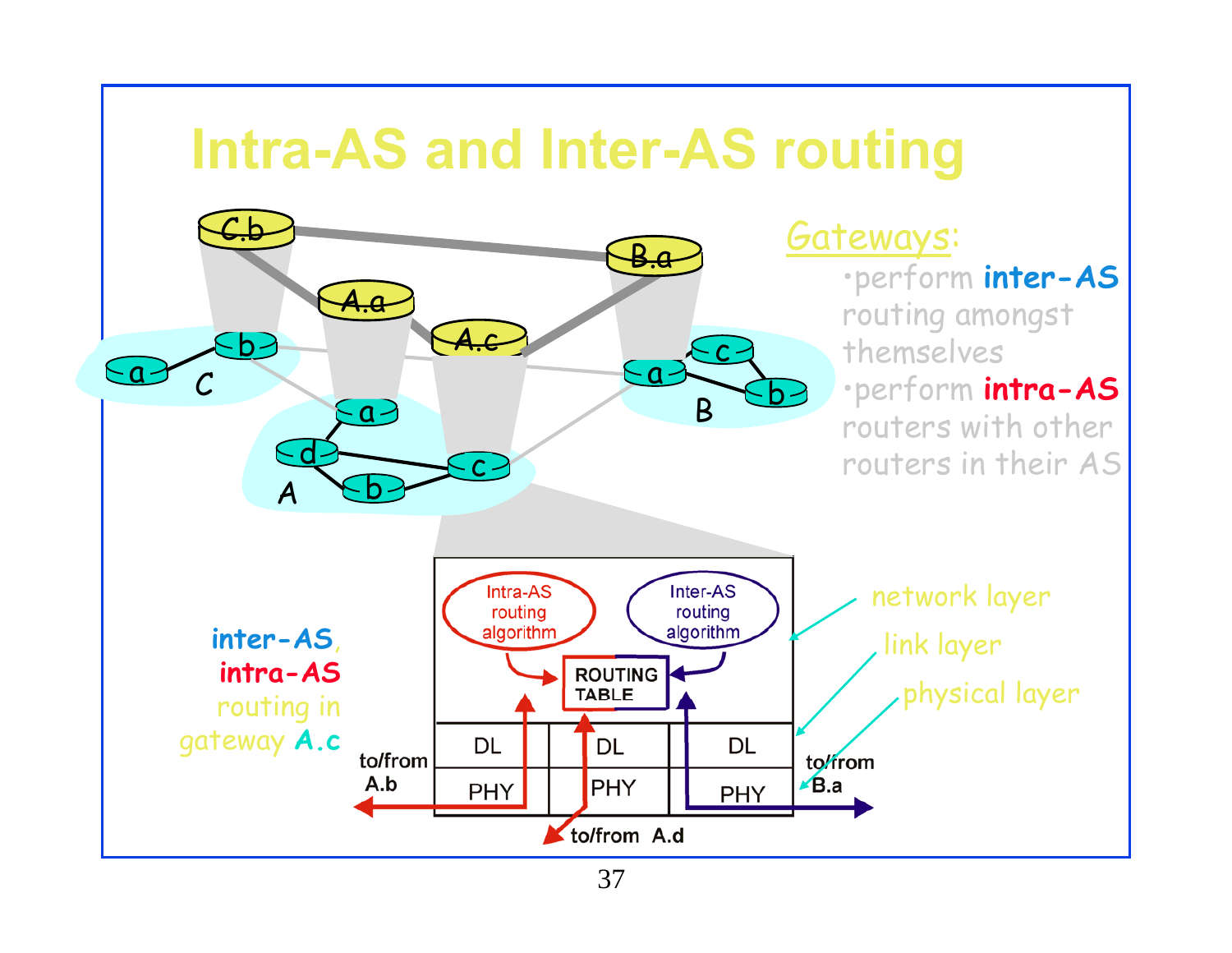